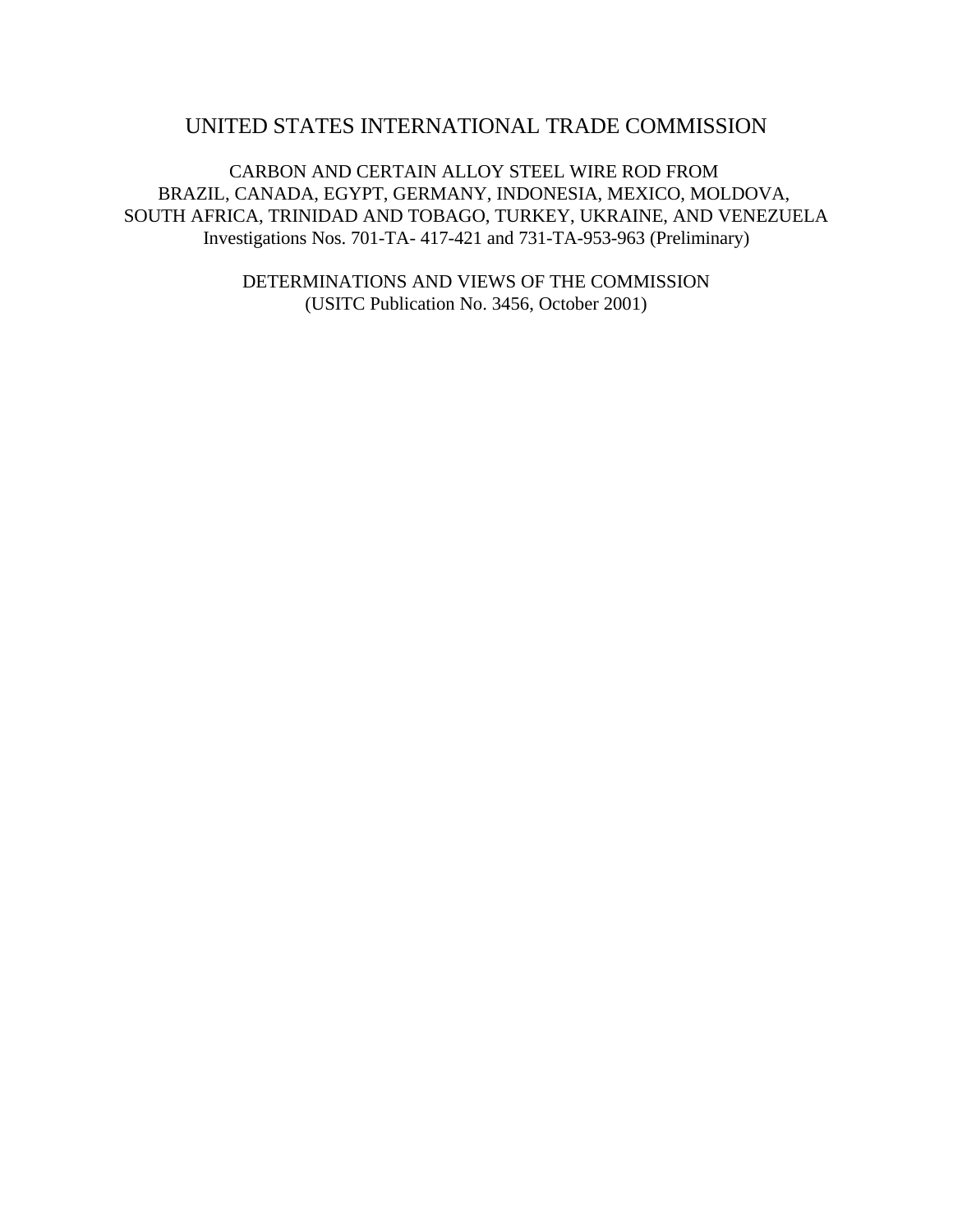#### **UNITED STATES INTERNATIONAL TRADE COMMISSION**

### Investigations Nos. 701-TA-417-421 and 731-TA-953-963 (Preliminary)

## CARBON AND CERTAIN ALLOY STEEL WIRE ROD FROM BRAZIL, CANADA, EGYPT, GERMANY, INDONESIA, MEXICO, MOLDOVA, SOUTH AFRICA, TRINIDAD AND TOBAGO, TURKEY, UKRAINE, AND VENEZUELA

#### **DETERMINATIONS**

On the basis of the record<sup>1</sup> developed in the subject investigations, the United States International Trade Commission determines, pursuant to section 703(a) of the Tariff Act of 1930 (19 U.S.C. § 1671b(a)) (the Act), that there is a reasonable indication that an industry in the United States is materially injured by reason of imports from Brazil, Canada, Germany, Trinidad and Tobago, and Turkey of carbon and certain alloy steel wire rod<sup>2</sup> that are alleged to be subsidized by the Governments of Brazil, Canada, Germany, Trinidad and Tobago, and Turkey. The Commission also determines, pursuant to section 733(a) of the Act (19 U.S.C. § 1673b(a)), that there is a reasonable indication that an industry in the United States is materially injured by reason of imports from Brazil, Canada, Germany, Indonesia, Mexico, Moldova, Trinidad and Tobago, and Ukraine of carbon and certain alloy steel wire rod that are alleged to be sold in the United States at less than fair value (LTFV). The Commission also determines,<sup>3</sup> pursuant to section 771(24)(A) of the Act (19 U.S.C. § 1677(24)(A)), that imports of carbon and certain alloy steel wire rod from Egypt, South Africa, and Venezuela that are alleged to be sold in the United States at LTFV are negligible, and its investigations with regard to those countries are thereby terminated pursuant to section 733(a) of the Act.

## **COMMENCEMENT OF FINAL PHASE INVESTIGATIONS**

Pursuant to section 207.18 of the Commission's rules, the Commission also gives notice of the commencement of the final phase of its investigations. The Commission will issue a final phase notice of scheduling, which will be published in the *Federal Register* as provided in section 207.21 of the Commission's rules, upon notice from the Department of Commerce of affirmative preliminary determinations in the investigations under sections 703(b) and 733(b) of the Act, or, if the preliminary

<sup>&</sup>lt;sup>1</sup> The record is defined in sec. 207.2(f) of the Commission's Rules of Practice and Procedure (19 CFR  $\S 207.2(f)$ ).

 $2^2$  The merchandise covered by these investigations is certain hot-rolled products of carbon steel and alloy steel, in coils, of approximately round cross section, 5.0 mm or more, but less than 19.0 mm, in solid cross-sectional diameter. Specifically excluded are steel products possessing the above-noted physical characteristics and meeting the *Harmonized Tariff Schedule of the United States* (*HTS*) definitions for (a) stainless steel; (b) tool steel; (c) high nickel steel; (d) ball bearing steel; and (e) concrete reinforcing bars and rods. Also excluded are (f) free machining steel products (*i.e.*, products that contain by weight one or more of the following elements: 0.03 percent or more of lead, 0.05 percent or more of bismuth, 0.08 percent or more of sulfur, more than 0.04 percent of phosphorous, more than 0.05 percent of selenium, or more than 0.01 percent of tellurium). All products meeting the physical description of subject merchandise that are not specifically excluded are included in the scope. The subject merchandise is provided for in *HTS* subheadings 7213.91, 7213.99, 7227.20, and 7227.90.60.

<sup>&</sup>lt;sup>3</sup> Commissioner Lynn M. Bragg, however, further finds that subject imports of wire rod from Egypt, South Africa, and Venezuela will imminently exceed the statutory negligibility threshold, and makes an affirmative threat determination with respect to such imports.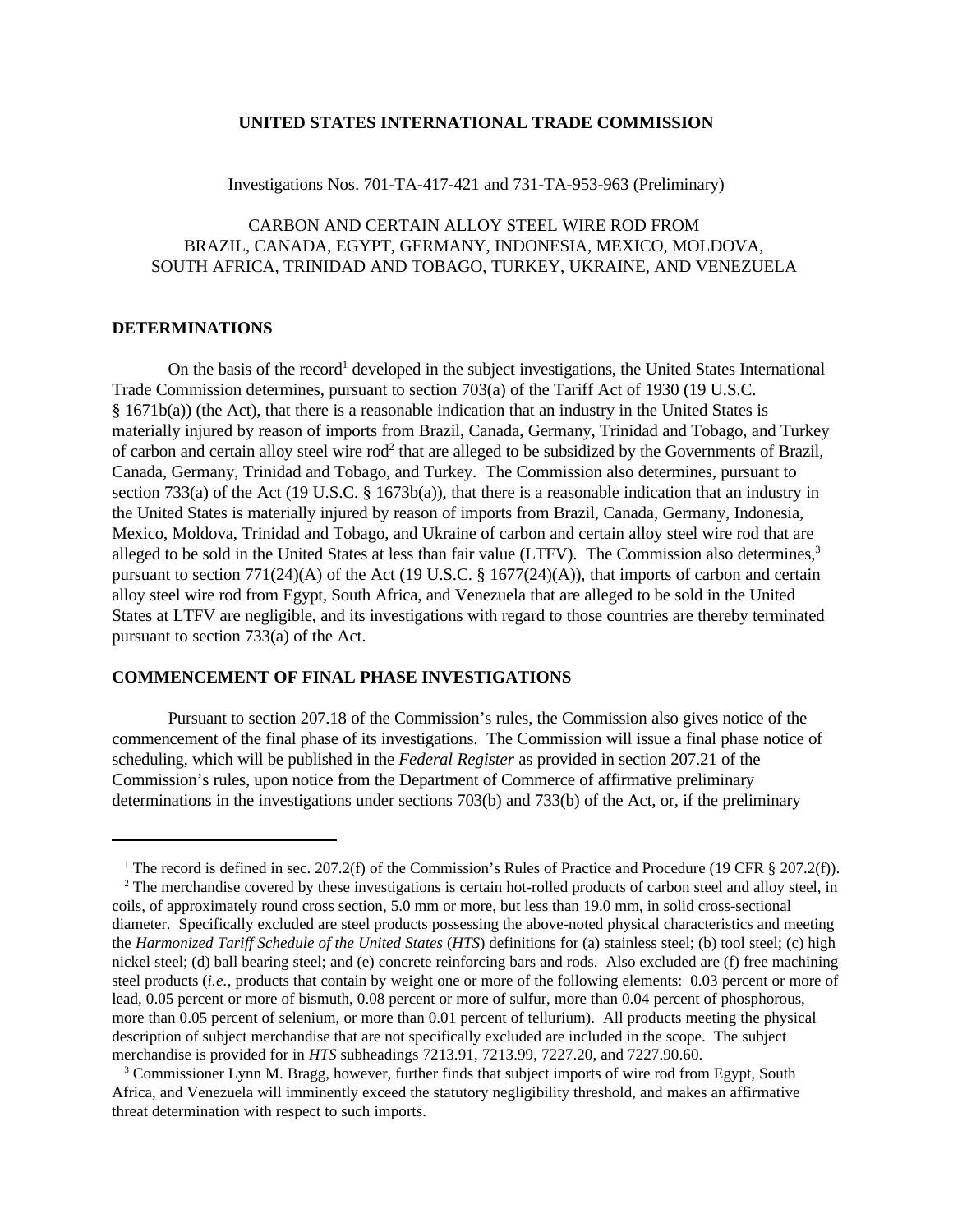determinations are negative, upon notice of affirmative final determinations in those investigations under sections 705(a) and 735(a) of the Act. Parties that filed entries of appearance in the preliminary phase of the investigations need not enter a separate appearance for the final phase of the investigations. Industrial users, and, if the merchandise under investigation is sold at the retail level, representative consumer organizations have the right to appear as parties in Commission antidumping and countervailing duty investigations. The Secretary will prepare a public service list containing the names and addresses of all persons, or their representatives, who are parties to the investigations.

### **BACKGROUND**

On August 31, 2001, a petition was filed with the Commission and Commerce by counsel on behalf of Co-Steel Raritan, Inc., Perth Amboy, NJ; GS Industries, Inc., Charlotte, NC; Keystone Consolidated Industries, Inc., Dallas TX; and North Star Steel Texas, Inc., Edina, MN, alleging that an industry in the United States is materially injured by reason of subsidized imports of carbon and certain alloy steel wire rod from Brazil, Canada, Germany, Trinidad and Tobago, and Turkey and LTFV imports of carbon and certain alloy steel wire rod from Brazil, Canada, Egypt, Germany, Indonesia, Mexico, Moldova, South Africa, Trinidad and Tobago, Ukraine, and Venezuela. Accordingly, effective August 31, 2001, the Commission instituted investigations Nos. 701-TA-417-421 and 731-TA-953-963 (Preliminary).

Notice of the institution of the Commission's investigations and of a public conference to be held in connection therewith was given by posting copies of the notice in the Office of the Secretary, U.S. International Trade Commission, Washington, DC, and by publishing the notice in the *Federal Register* of September 10, 2001 (66 FR 47036). The conference was held in Washington, DC, on September 21, 2001, and all persons who requested the opportunity were permitted to appear in person or by counsel.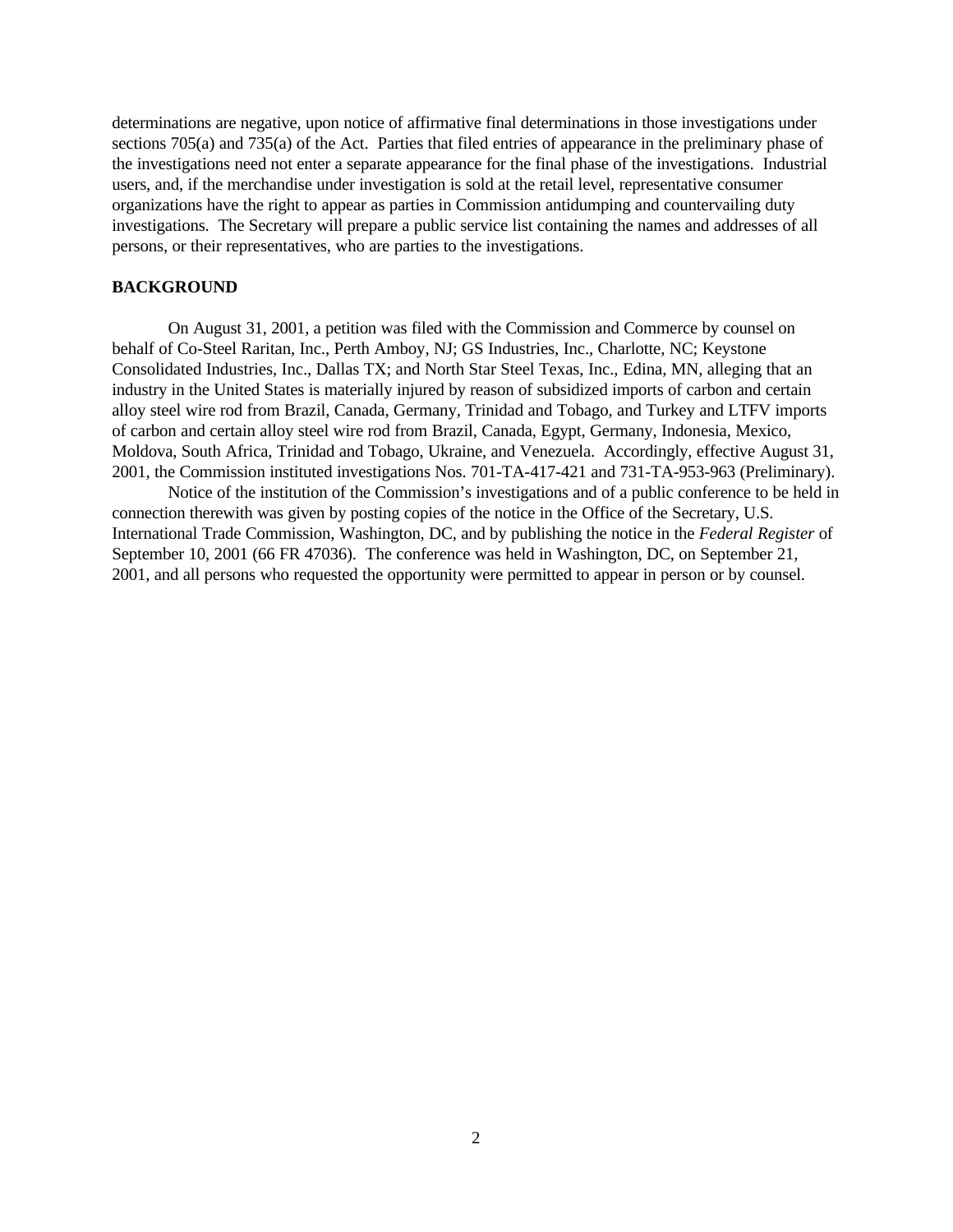#### **VIEWS OF THE COMMISSION**

Based on the record in these investigations, we find a reasonable indication that an industry in the United States is materially injured by reason of imports of carbon and certain alloy wire rod ("wire rod") from Brazil, Canada, Germany, Trinidad and Tobago, and Turkey that are allegedly subsidized and by reason of imports of wire rod from Brazil, Canada, Germany, Indonesia, Mexico, Moldova, Trinidad and Tobago, and Ukraine that are allegedly sold in the United States at less than fair value ("LTFV").

We also find that imports of wire rod from Egypt, South Africa, and Venezuela that are allegedly sold in the United States at LTFV are negligible.<sup>1</sup>

### **I. THE LEGAL STANDARD FOR PRELIMINARY DETERMINATIONS**

 The legal standard for preliminary antidumping and countervailing duty determinations requires the Commission to determine, based upon the information available at the time of the preliminary determination, whether there is a reasonable indication that a domestic industry is materially injured, threatened with material injury, or whether the establishment of an industry is materially retarded, by reason of the allegedly unfairly traded imports.<sup>2</sup> In applying this standard, the Commission weighs the evidence before it and determines whether "(1) the record as a whole contains clear and convincing evidence that there is no material injury or threat of such injury; and (2) no likelihood exists that contrary evidence will arise in a final investigation."<sup>3</sup>

### **II. DOMESTIC LIKE PRODUCT AND INDUSTRY**

#### **A. In General**

To determine whether there is a reasonable indication that an industry in the United States is materially injured or threatened with material injury by reason of imports of the subject merchandise, the Commission first defines the "domestic like product" and the "industry."<sup>4</sup> Section 771(4)(A) of the Tariff Act of 1930, as amended ("the Act"), defines the relevant domestic industry as the "producers as a [w]hole of a domestic like product, or those producers whose collective output of a domestic like product constitutes a major proportion of the total domestic production of the product."<sup>5</sup> In turn, the Act defines "domestic like product" as "a product which is like, or in the absence of like, most similar in characteristics and uses with, the article subject to an investigation  $\dots$ ."<sup>6</sup>

<sup>&</sup>lt;sup>1</sup> Commissioner Lynn M. Bragg finds that imports from Egypt, South Africa, and Venezuela will imminently exceed the statutory negligibility threshold. She further finds that there is a reasonable indication that an industry in the United States is threatened with material injury by reason of subject imports from Egypt, South Africa, and Venezuela allegedly sold at LTFV.

<sup>&</sup>lt;sup>2</sup> 19 U.S.C. § 1671b(a); 19 U.S.C. § 1673b(a); <u>see also American Lamb Co. v. United States</u>, 785 F.2d 994, 1001-1004 (Fed. Cir. 1986); Aristech Chemical Corp. v. United States, 20 CIT 353 (Ct. Int'l Tr. 1996).

<sup>&</sup>lt;sup>3</sup> American Lamb, 785 F.2d at 1001 (Fed. Cir. 1986); see also Texas Crushed Stone Co. v. United States, 35 F.3d 1535, 1543 (Fed. Cir. 1994).

<sup>4</sup> 19 U.S.C. § 1677(4)(A).

 $5$  19 U.S.C. § 1677(4)(A).

<sup>6</sup> 19 U.S.C. § 1677(10).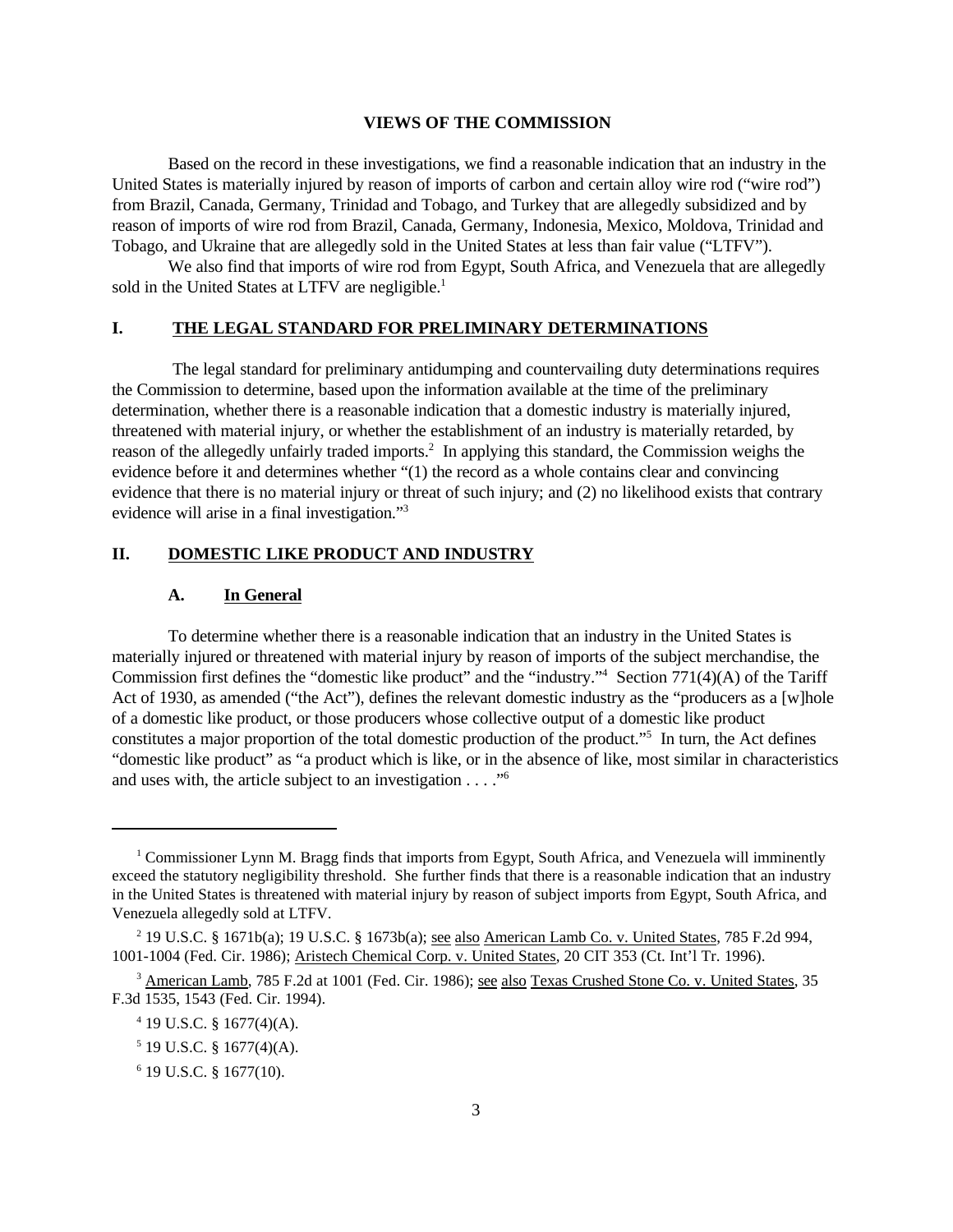The decision regarding the appropriate domestic like product(s) in an investigation is a factual determination, and the Commission has applied the statutory standard of "like" or "most similar in characteristics and uses" on a case-by-case basis.<sup>7</sup> No single factor is dispositive, and the Commission may consider other factors it deems relevant based on the facts of a particular investigation.<sup>8</sup> The Commission looks for clear dividing lines among possible like products and disregards minor variations.<sup>9</sup> Although the Commission must accept the determination of the Department of Commerce ("Commerce") as to the scope of the imported merchandise allegedly subsidized or sold at LTFV, the Commission determines what domestic product is like the imported articles Commerce has identified.<sup>10</sup>

### **B. Product Description**

In its notice of initiation, Commerce defined the imported merchandise within the scope of these investigations as:

[C]ertain hot-rolled products of carbon steel and alloy steel, in coils, of approximately round cross section, 5.00 mm or more, but less than 19.0 mm, in solid cross-sectional diameter.

Specifically excluded are steel products possessing the above noted physical characteristics and meeting the Harmonized Tariff Schedule of the United States (HTSUS) definitions for (a) stainless steel; (b) tool steel; (c) high nickel steel; (d) ball bearing steel; and (e) concrete reinforcing bars and rods. Also excluded are (f) free machining steel products (i.e., products that contain by weight one or more of the following elements: 0.03 percent or more of lead, 0.05 percent or more of bismuth, 0.08 percent or more of sulphur, more than 0.04 percent of phosphorous, more than 0.05 percent of selenium, and/or more than 0.01 percent of tellurium). All products meeting the physical description of subject merchandise that are not specifically excluded are included in this scope.

<sup>&</sup>lt;sup>7</sup> See, e.g., NEC Corp. v. Department of Commerce, Slip Op. 98-164 at 8 (Ct. Int'l Trade, Dec. 15, 1998); Nippon Steel Corp. v. United States, 19 CIT 450, 455 (1995); Torrington Co. v. United States, 747 F. Supp. 744, 749, n.3 (Ct. Int'l Trade 1990), aff'd, 938 F.2d 1278 (Fed. Cir. 1991) ("every like product determination 'must be made on the particular record at issue' and the 'unique facts of each case'"). The Commission generally considers a number of factors including: (1) physical characteristics and uses; (2) interchangeability; (3) channels of distribution; (4) customer and producer perceptions of the products; (5) common manufacturing facilities, production processes and production employees; and, where appropriate, (6) price. See Nippon, 19 CIT at 455, n.4; Timken Co. v. United States, 913 F. Supp. 580, 584 (Ct. Int'l Trade 1996).

<sup>8</sup> See, e.g., S. Rep. No. 96-249, at 90-91 (1979).

<sup>9</sup> Nippon Steel, 19 CIT at 455; Torrington, 747 F. Supp. at 748-49. See also S. Rep. No. 96-249, at 90-91 (1979) (Congress has indicated that the like product standard should not be interpreted in "such a narrow fashion as to permit minor differences in physical characteristics or uses to lead to the conclusion that the product and article are not 'like' each other, nor should the definition of 'like product' be interpreted in such a fashion as to prevent consideration of an industry adversely affected by the imports under consideration.").

<sup>&</sup>lt;sup>10</sup> Hosiden Corp. v. Advanced Display Mfrs., 85 F.3d 1561, 1568 (Fed. Cir. 1996) (Commission may find single like product corresponding to several different classes or kinds defined by Commerce); Torrington, 747 F. Supp. at 748-752 (affirming Commission determination of six like products in investigations where Commerce found five classes or kinds).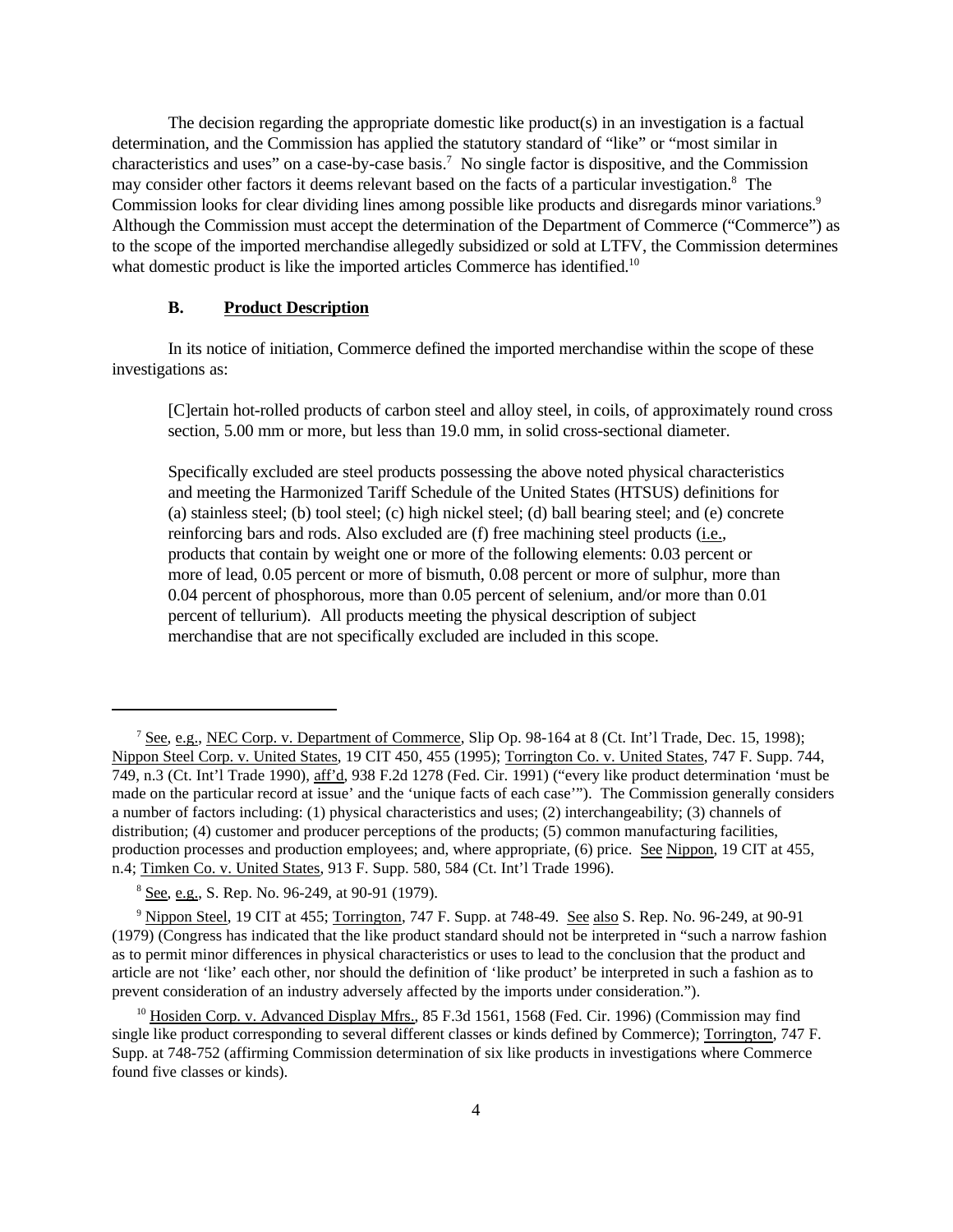The products under investigation are currently classifiable under subheadings 7213.91.3010, 7213.91.3090, 7213.91.4510, 7213.91.4590, 7213.91.6010, 7213.91.6090, 7213.99.0031, 7213.99.0038, 7213.99.0090, 7227.20.0010, 7227.20.0090, 7227.90.6051 and 7227.90.6058 of the HTSUS. Although the HTSUS subheadings are provided for convenience and customs purposes, the written description of the merchandise under investigation is dispositive.<sup>11 12</sup>

Wire rod is an intermediate industrial product used in a wide variety of other intermediate products and end-use products.<sup>13</sup> There is a broad range of wire rod, from industrial or standard quality wire rod used to make nails and coat hangers, to specialized high-quality wire rod products used in piano wire, tire cord, and tire bead.<sup>14</sup>

## **C. Domestic Like Product Issues**

Petitioners argue that there is a single domestic like product, certain wire rod, coextensive with Commerce's scope.<sup>15</sup> Respondent Michelin North America, Inc. ("Michelin") argues that tire cord wire rod should be a separate domestic like product from other wire rod.<sup>16</sup>

 Tire cord wire rod is a specialized high-carbon type of wire rod used to manufacture high-strength steel wire cord for tread reinforcement in steel-belted radial tires.<sup>17</sup> Tire cord may be either regular-tensile (AISI 1070) or high-tensile (AISI 1080 or 1090). Tire cord has restrictive requirements for cleanliness and surface imperfections.<sup>18</sup> Other types of high-quality wire rod, however, also have

<sup>&</sup>lt;sup>11</sup> 66 Fed. Reg. 49931, 49931-49932 (Oct. 1, 2001) (initiation of countervailing duty investigations). 66 Fed. Reg. 50164 (Oct. 2, 2001) (initiation of antidumping duty investigations).

 $12$  On October 9, 2001, Petitioners Co-Steel Raritan, Inc., GS Industries, Keystone Consolidated Industries, Inc., and North Star Steel Texas, Inc. (collectively, "Petitioners"), notified the Commission that they were requesting Commerce to exclude from the scope of these investigations certain grade 1080 tire cord and tire bead wire rod. However, Commerce has not acted on the request, and we must accept Commerce's scope as it presently stands for purposes of these preliminary investigations. See, generally, Algoma Steel Corp., Ltd. v. United States, 688 F. Supp. 639, 644 (1998), aff'd 865 F. 2d 240 (Fed. Cir. 1989), cert. denied 492 U.S. 919, 109 S.Ct. 3244, 106 L.Ed.2d 590 (1989).

<sup>&</sup>lt;sup>13</sup> Confidential Staff Report ("CR") at II-1; Public Report ("PR") at II-1.

<sup>14</sup> CR at II-9; PR at II-9.

<sup>&</sup>lt;sup>15</sup> Petitioners' Postconference Brief at 1-4.

<sup>&</sup>lt;sup>16</sup> Michelin Postconference Brief at 10. Goodyear also maintained at the preliminary conference that tire cord wire rod should be a separate domestic like product. Preliminary Conference Transcript (September 21, 2001) ("Tr.") at 128.

<sup>&</sup>lt;sup>17</sup> Michelin Postconference Brief at 5-6.

<sup>&</sup>lt;sup>18</sup> CR/PR at Table I-1.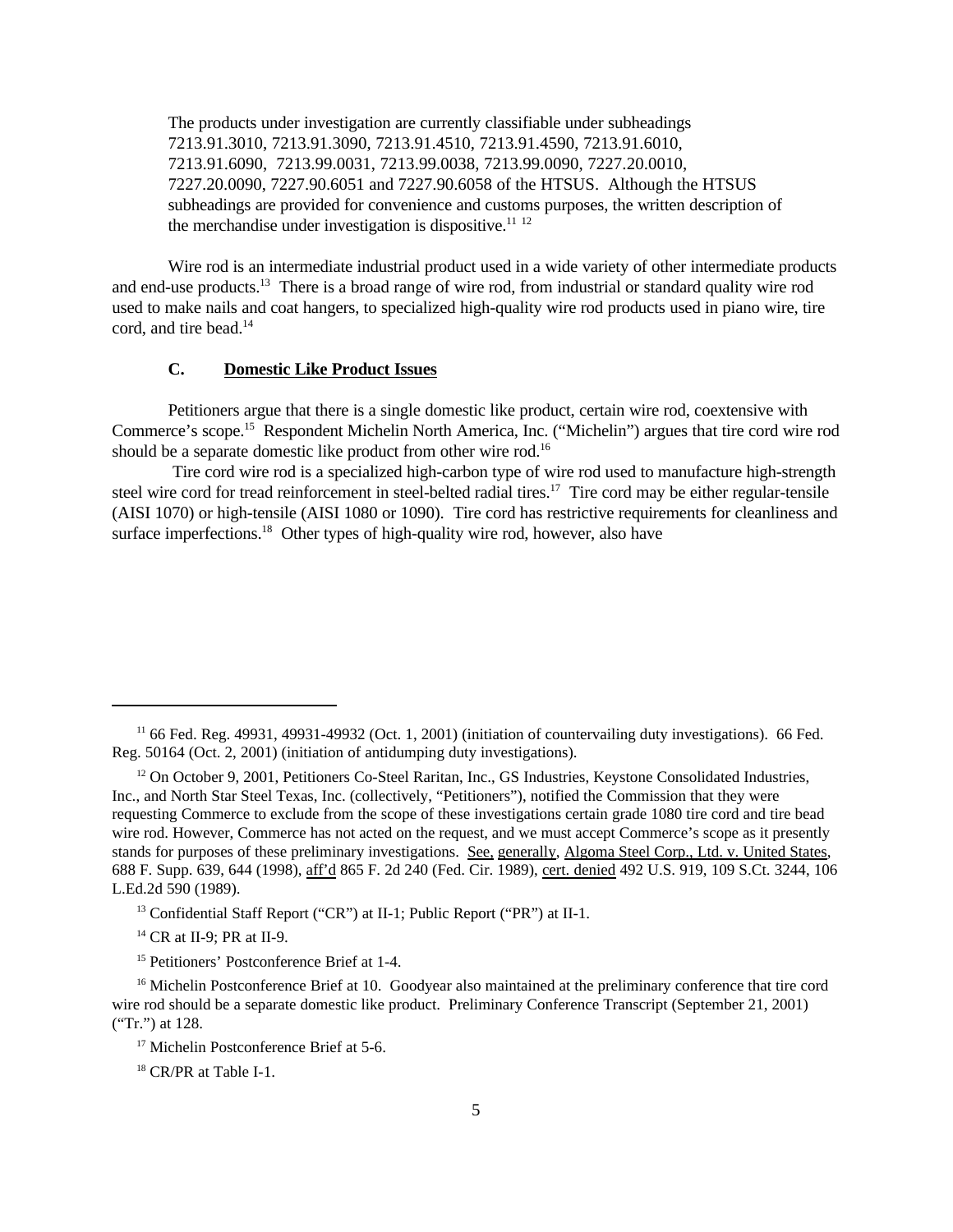specialized uses and stringent quality requirements. For example, music spring wire rod also has restrictive requirements for chemistry, cleanliness, and surface imperfections, and the springs it is made into are subject to high stress. Cold-heading and cold-finishing wire rod both require good surface quality. Coldheading wire rod also requires internal soundness. Welding quality wire rod has restrictive requirements for uniform chemistry.<sup>19</sup> As noted above, there is a broad range of wire rod products, ranging from industrial quality wire rod to specialized high-quality wire rod products.<sup>20</sup>

Tire cord wire rod and other wire rod have similar channels of distribution, in that tire cord wire rod and most domestic and subject imported wire rod are sold directly to end users, and not through distributors.<sup>21</sup> Michelin argues that the production of tire cord wire rod requires a technical production process beginning with billets produced from raw iron ore, not with steel scrap.<sup>22</sup> The record reflects that this is also true of the cold-heading wire rod production process, another high-quality type of wire rod.<sup>23</sup> Petitioners maintain that the equipment necessary for production of all grades and qualities of wire rod is the same, from grade 1006 (very low grade, low carbon) all the way up through 1080 (tire cord).<sup>24</sup> Customers (tire manufacturers) view tire cord wire rod as a separate product from other wire rod.<sup>25</sup> Michelin maintains that tire cord wire rod commands a price premium, while Petitioners maintain that there is a continuum of prices for steel wire rod products and that pricing trends for tire cord wire rod follow those of other wire rod products.<sup>26</sup>

We find a single domestic like product consisting of all certain wire rod corresponding to Commerce's scope in these investigations. The record reflects a continuum of wire rod products without clear dividing lines, including no clear dividing line between tire cord wire rod and other high quality specialized wire rod products. Under these circumstances, the Commission does not treat each item of merchandise to be a separate domestic like product that is only "like" its counterpart in the scope, but rather considers the continuum itself to constitute the domestic like product.<sup>27</sup>  $28$ 

## **D. Domestic Industry**

The domestic industry is defined as "the producers as a [w]hole of a domestic like product . . ."<sup>29</sup> In defining the domestic industry, the Commission's general practice has been to include in the industry all of the domestic production of the like product, whether toll-produced, captively consumed, or sold in the

<sup>25</sup> Michelin Postconference Brief at 12.

<sup>28</sup> Commissioners Hillman and Devaney intend to gather additional information regarding differences between tire cord wire rod and other types of wire rod in any final phase of these investigations.

 $29$  19 U.S.C. § 1677(4)(A).

<sup>19</sup> CR at Table I-1.

 $20$  CR at Table I-1.

<sup>&</sup>lt;sup>21</sup> Michelin Postconference Brief at 14. CR at I-7; PR at I-6.

<sup>22</sup> Michelin Postconference Brief at 12.

 $23$  Tr. at 117.

 $24$  Tr. at 51. See Michelin Postconference Brief at 11 for discussion of tire cord wire rod grades. Ductility, hardness, and tensile strength of the steel are positively correlated with carbon content. CR/PR at I-4.

<sup>&</sup>lt;sup>26</sup> Petitioners' Postconference Brief at 2, n.4 & 4.

<sup>&</sup>lt;sup>27</sup> Certain Steel Wire Rod from Canada, Germany, Trinidad & Tobago, and Venezuela, Inv. Nos. 701-TA-368-371 (Preliminary), USITC Pub. 3075 (Nov. 1997), at 7.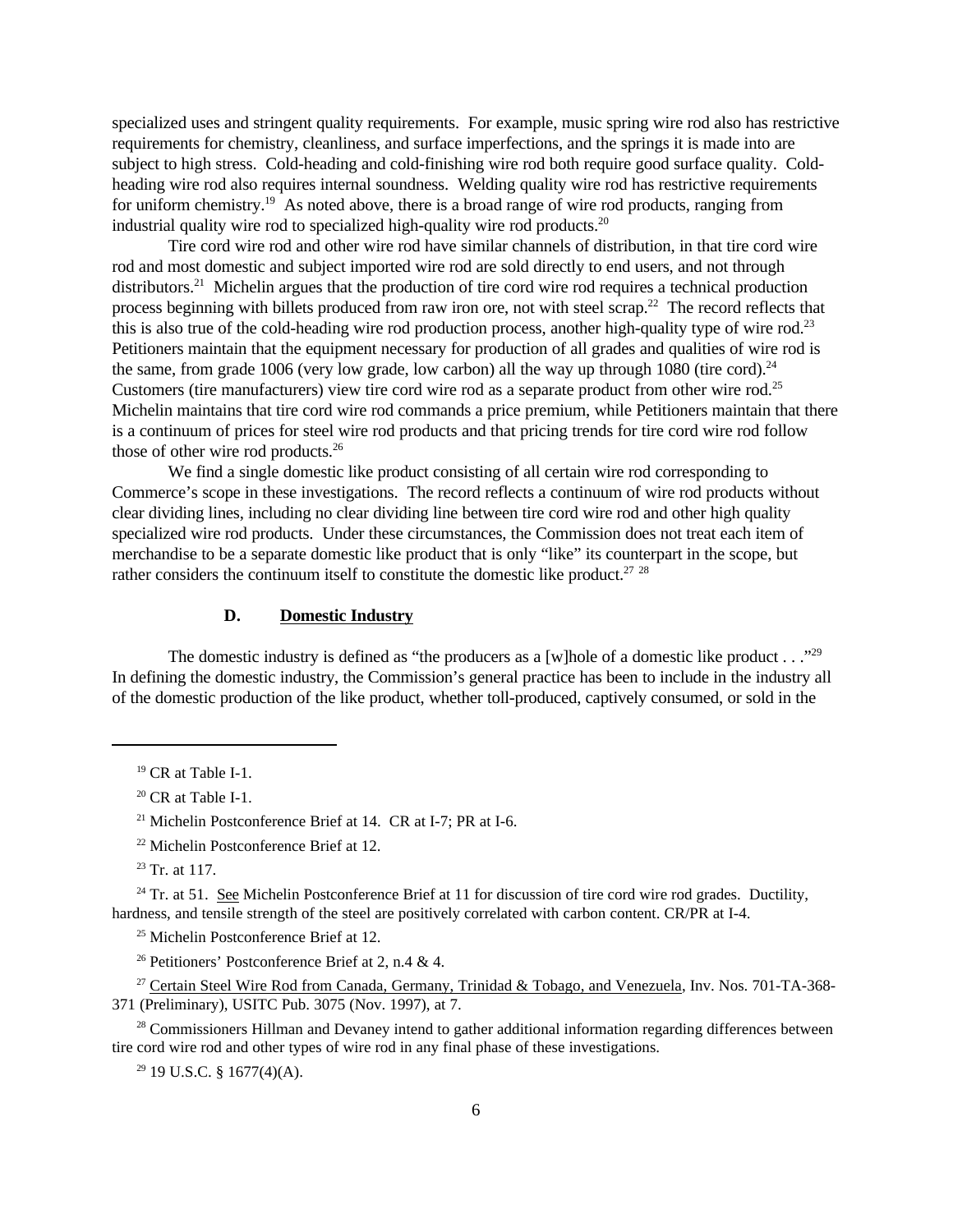domestic merchant market.<sup>30</sup> Based on our finding that the domestic like product consists of all wire rod included within the scope of these investigations, for purposes of these preliminary determinations, we find that the domestic industry consists of all domestic producers of wire rod.<sup>31</sup>

## **III. NEGLIGIBLE IMPORTS**

Imports from a subject country corresponding to a domestic like product that account for less than three percent of all such merchandise imported into the United States during the most recent 12 months for which data are available preceding the filing of the petition shall be deemed negligible.<sup>32</sup> The statute further provides that imports from a single country which comprise less than three percent of total imports of such merchandise, may not be considered negligible if there are several countries subject to investigation that account for less than three percent, and if the sum of such imports from all those countries in the aggregate accounts for more than seven percent of the volume of all such merchandise imported into the United States.<sup>33</sup>

The statute also provides that, even if imports are found to be negligible for purposes of present material injury, they shall not be treated as negligible for purposes of a threat analysis should the Commission determine that there is a potential that imports from the country concerned will imminently account for more than three percent of all such merchandise imported into the United States, or that there is a potential that the aggregate volumes of imports from the several countries with negligible imports will imminently exceed seven percent of all such merchandise imported into the United States.<sup>34</sup> By operation of law, a finding of negligibility terminates the Commission's investigations with respect to such imports.<sup>35</sup>

The Commission is authorized to make "reasonable estimates on the basis of available statistics" of pertinent import levels for purposes of deciding negligibility.36

\*\*\*.

Accordingly, we do not exclude any domestic producers as related parties for purposes of this preliminary phase of these investigations.

<sup>35</sup> 19 U.S.C. § 1671b(a)(1), 19 U.S.C. § 1673b(a)(1).

<sup>36</sup> 19 U.S.C. § 1677(24)(C). See also The Uruguay Round Agreements Act, Statement of Administrative Action, H.R. Doc. No. 103-316, Vol. 1 at 186 (1994) ("SAA").

<sup>&</sup>lt;sup>30</sup> See United States Steel Group v. United States, 873 F. Supp. 673, 681-684 (Ct. Int'l Trade 1994), aff'd, 96 F. 3d 1352 (Fed. Cir. 1996).

 $31$  We have considered several related party issues in these investigations pursuant to 19 U.S.C. § 1677 (4)(B). \*\*\* imported subject merchandise during the period of investigation, and are thus related parties. \*\*\* imported only in \*\*\* and \*\*\* imported only in \*\*\*. Their ratio of imports to domestic production in 2000 were \*\*\* and \*\*\*. Calculated from CR/PR at Tables III-1 and IV-3. The interests of both \*\*\*. Therefore, we do not find that appropriate circumstances exist to exclude \*\*\* from the domestic industry.

<sup>\*\*\*</sup> purchased relatively small amounts of subject merchandise during the period of investigation that did not constitute a significant proportion of any importer's sales. We do not find these purchases large enough with respect to any importer to consider \*\*\* related parties.

 $32$  19 U.S.C. § 1677(24)(A)(I)(I).

<sup>33</sup> 19 U.S.C. § 1677(24)(A)(ii).

<sup>34</sup> 19 U.S.C. § 1677(24)(A)(iv).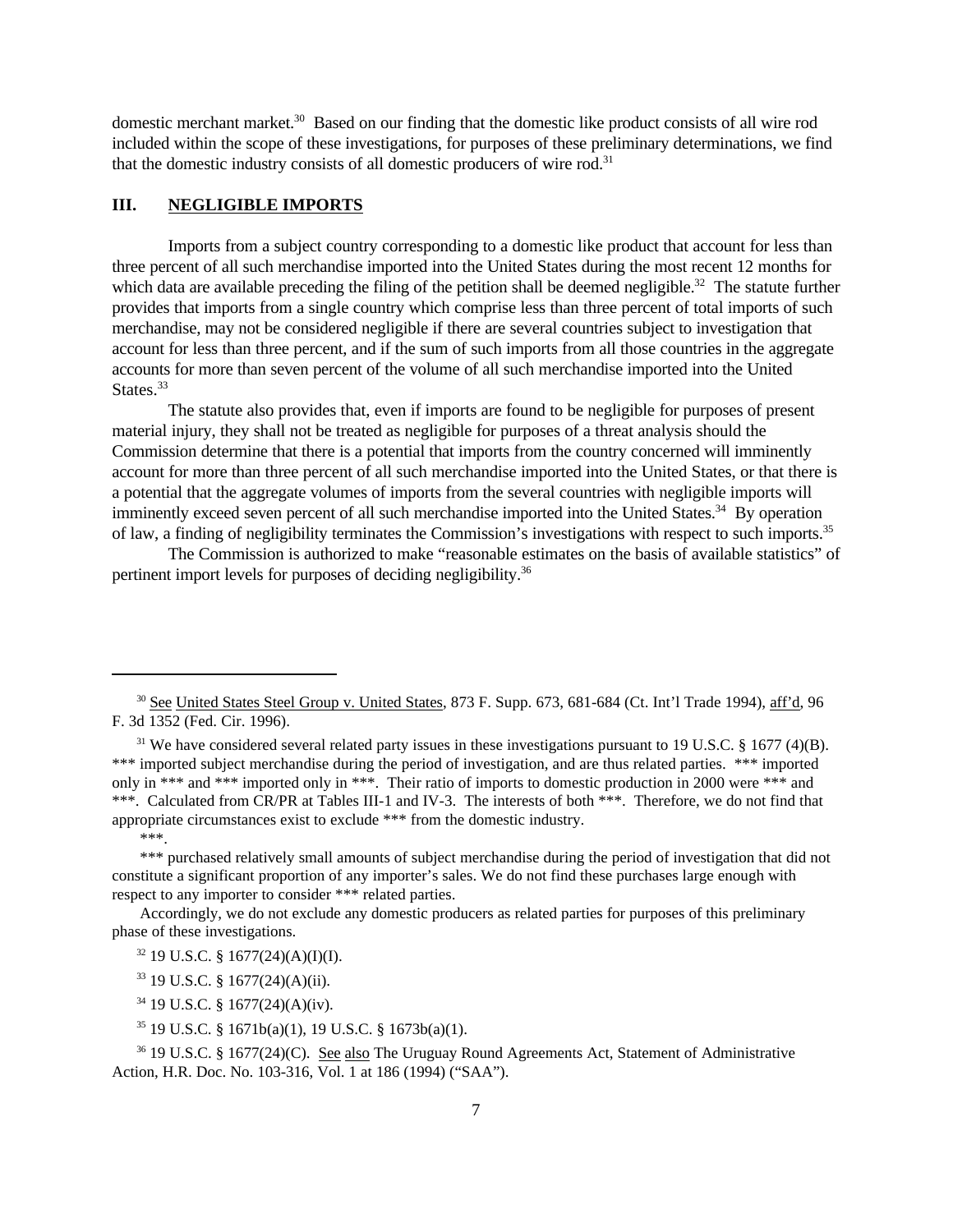To evaluate negligibility, we considered official Commerce import statistics for the period August 2000 through July 2001.<sup>37</sup> Negligibility is an issue for three of the 12 countries with respect to the antidumping duty investigations.<sup>38</sup> <sup>39</sup> These subject countries are: Egypt, with a share of total imports of 1.4 percent; South Africa, 2.6 percent; and Venezuela, 2.1 percent.<sup>40</sup> Each of these countries is below the negligibility threshold of three percent of total imports, and the combined import share of these three countries, 6.1 percent, is below the aggregated negligibility level of seven percent prescribed by statute.

 $38$  Negligibility is not an issue in the countervailing duty investigations. In the case of countervailing duty investigations involving developing countries, the statute further provides that the negligibility limits are four percent and nine percent, rather than three percent and seven percent. 19 U.S.C. § 1677(24)(B). The statute defines "developing country" as any country so designated by the U.S. Trade Representative. 19 U.S.C. § 1677(36)(A). The subject countries with allegedly subsidized imports are Brazil, Canada, Germany, Trinidad and Tobago, and Turkey. The import market shares of all of these subject countries exceed the applicable negligibility level. The import market shares for Canada, Germany, and Turkey exceed three percent, and the import market shares for Brazil and Trinidad and Tobago, designated by the U.S. Trade Representative as developing countries, exceed four percent. 63 Fed. Reg. at 29948 (June 2, 1998). CR/PR at Table IV-2.

<sup>39</sup> German Respondents Brandenburger Electrostahlwerke GmbH, Ispat Hamburger Stahlwerke GmbH, Ispat Walzdraht Hochfeld GmbH, Saarstahll AG, and Saarsteel Inc. (collectively "German Respondents") maintain that we should exclude imports from certain German producers from our negligibility analysis in the German countervailable subsidy investigation, based on the fact that Commerce found in the 1997 wire rod countervailable duty investigations that these companies had not received more than de minimis subsidies, and the fact that Petitioners raised no new subsidy allegations regarding these companies in Commerce's initiation of its countervailable subsidy investigations. German Respondents' Postconference Brief at 2, 4-5. Commerce did not indicate in its notice of initiation of the subsidy investigation of imports from Germany in this case that any exports were to be deemed "non-subsidized." 66 Fed. Reg. 49931 et. seq. (Oct. 1, 2001). Accordingly, for purposes of the preliminary phase of these investigations, we consider all subject imports from Germany to be "allegedly subsidized" and therefore "subject imports" until such time as Commerce informs us to the contrary. Commerce, and not the Commission, determines whether or not goods are subsidized. See, generally, e.g., Algoma Steel Corp. v. United States, 865 F. 2d 240, 242 (Fed. Cir. 1989). Therefore, for purposes of the preliminary phase of these investigations, the volumes of allegedly dumped subject imports from Germany and allegedly subsidized subject imports from Germany are the same. Allegedly subsidized imports from Germany, like allegedly dumped imports from Germany, are above the three percent statutory threshold and are thus not negligible. CR/PR at Table IV-2.

<sup>40</sup> CR/PR at Table IV-2.

<sup>&</sup>lt;sup>37</sup> CR/PR at Table IV-2. Petitioners argue that the Commission should examine imports from the July 2000-June 2001 period, because that is the time period in which Petitioners examined import levels in preparing the petition. However, the Commission has interpreted the statutory provision regarding the time period that the Commission should examine for negligibililty purposes to end with the last full month prior to the month in which the petition is filed, if those data are available. Large Newspaper Printing Presses and Components Thereof from Germany and Japan, Inv. Nos. 731-TA-736-737 (Final), USITC Pub. 2988 (Aug. 1996) at 23, n.157 ("Moreover, since the statute indicates that the period to be used is the twelve-month period preceding the filing of the petition, it is reasonable to conclude that the language of the statute suggests that the 12 month period should end with the last full month prior to the month in which the petition is filed.") See also Steel Authority of India, Ltd. v. United States, 146 F. Supp. 2d 900, 909 (Ct. Int'l Tr. 2001) ("Thus, the statute precisely specifies the applicable time period from which the agency is to collect data for negligibility purposes [the 12-month period preceding the filing of the petition or the self-initiation of an investigation].") Hot-Rolled Steel Products from Argentina, China, India, Indonesia, Kazakhstan, Netherlands, Romania, South Africa, Taiwan, Thailand, and Ukraine, Inv. Nos. 701-TA-404-408 (Preliminary) and 731-TA-898-908 (Preliminary), USITC Pub. 3381(Jan. 2001) at 7, n.38 ("The data we have used, however, are the most recent and accurate data available for a 12-month period preceding the filing of the petition.")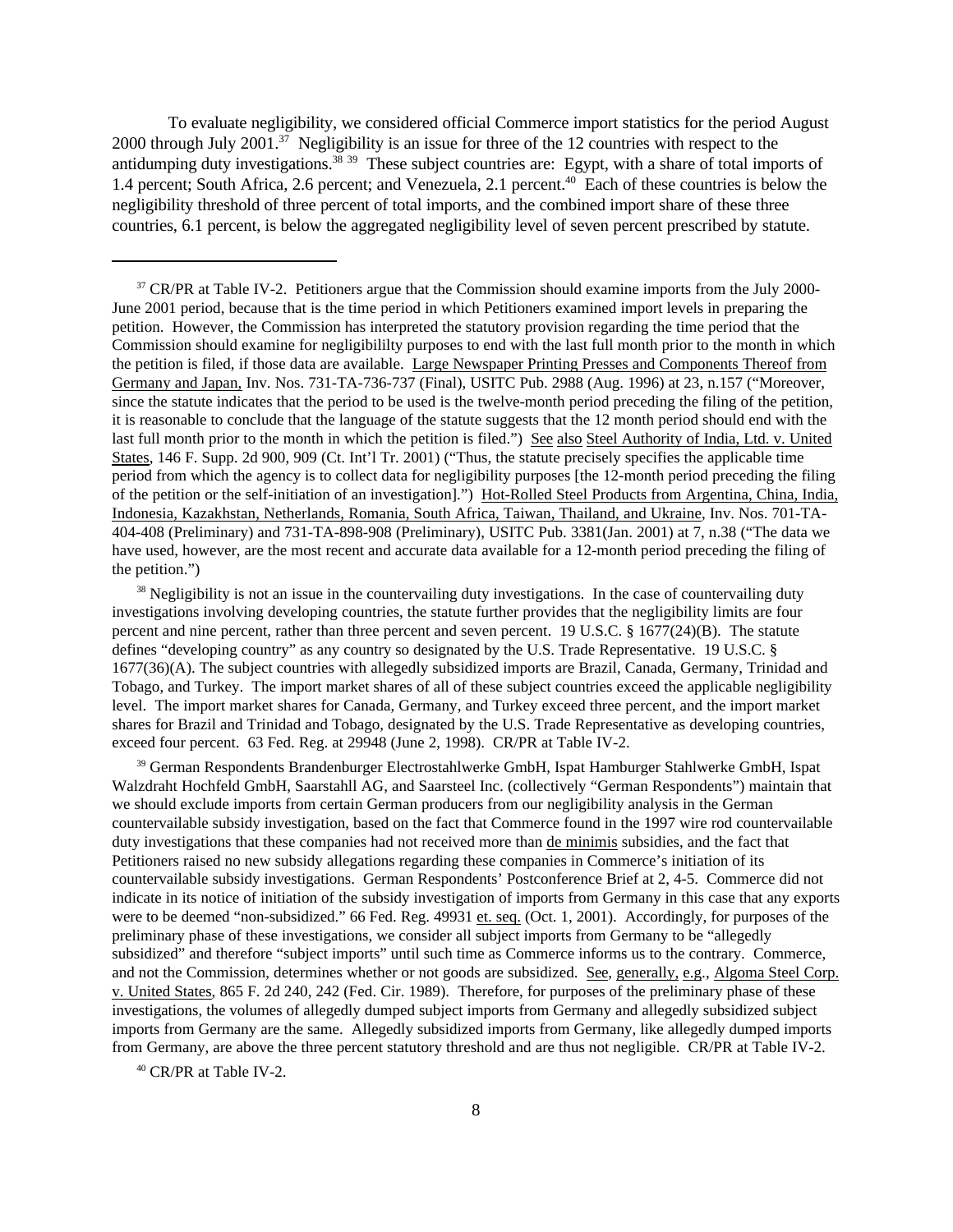We therefore find that subject imports from Egypt, South Africa, and Venezuela are negligible for purposes of our present material injury analysis.<sup>41</sup> <sup>42</sup>

We also do not find, pursuant to 19 U.S.C. § 1677(24)(A)(iv), that subject imports from Egypt, South Africa, and Venezuela will imminently account for more than three percent individually, or seven percent in the aggregate, of the total volume of wire rod imports.<sup>43</sup>

*Egypt*. The share of subject imports accounted for by Egyptian wire rod for the period August 2000 - July 2001 was 1.4 percent. Egyptian subject imports' share of total imports was 2.0 percent in 1998, 0.8 percent in 1999, and 1.2 percent in 2000; the share was 0.9 percent in interim 2001.<sup>44</sup> Capacity utilization for the Egyptian industry was at \*\*\* percent in 2000, and is \*\*\* in both 2001 and 2002.<sup>45</sup>

Petitioners acknowledge that "the only record evidence" regarding the effect of this proposed scope exclusion is "Petitioners' good faith estimate, based on their market knowledge and discussion with industry participants." Petitioners' October 9, 2001 Letter at 5. Further, Petitioners state in the request to Commerce, attached to their October 9, 2001 letter, that they are "aware of the Department's (Commerce) general reluctance to use end-use to define scope coverage ...." Petitioners' October 9, 2001 Letter, Attachment at 4.

We find that it is speculative that Commerce will amend the scope as Petitioners wish. Moreover, it is speculative that amending the scope will likely result in finding that no country's subject imports are negligible. We make our negligibility determinations based on the scope and factual record before us, not speculation. We conclude that Petitioners' request to Commerce and their related assertions are not sufficient to conclude that contrary evidence to that already gathered on these issues, which soundly supports our negligibility determinations, would arise in any final phase of these investigations.

<sup>42</sup> Commissioner Bragg does not join the preceding footnote.

<sup>43</sup> Commissioner Bragg finds that imports from Egypt, South Africa, and Venezuela will imminently exceed the statutory negligibility threshold, and makes an affirmative threat determination with regard to such imports. Import volumes from South Africa show sharply increasing trends over the period reviewed. CR/PR at Table VII-8. In addition, imports from Venezuela are projected to increase by at least \*\*\* short tons in 2001. CR/PR at Table VII-12. Commissioner Bragg further notes that only one South African subject producer, which did not export subject merchandise to the United States during the period reviewed and represented \*\*\* percent of South African wire rod production in 2000, responded to the Commission's questionnaires. CR at VII-5, PR at VII-4. There is no company-specific information on the record with regard to any other South African producer. Accordingly, Commissioner Bragg finds that imports from Egypt, South Africa, and Venezuela are not negligible, and are therefore amenable to cumulation.

<sup>44</sup> CR/PR at Table IV-1.

<sup>45</sup> CR/PR at Table VII-3. Data on the industry in Egypt are based on data submitted by Egyptian Respondent Alexandria National Iron & Steel ("Egyptian Respondent"). Exports by this firm in 2000 accounted for \*\*\* percent of U.S. imports of wire rod from Egypt in 2000, according to official Commerce statistics. Id. at n.1. Most of its exports are to non-U.S. markets. It projects U.S. export shipments of only \*\*\* tons in 2001 and 2002. CR/PR at Table VII-3. Egyptian Respondent states that it has \*\*\*. CR/PR at VII-3. The Egyptian Respondent had \*\*\* exports to the United States in interim 2000, and exports of \*\*\* short tons to the United States in interim 2001. CR/PR at Table VII-3.

<sup>&</sup>lt;sup>41</sup> Petitioners maintain that their recent request that Commerce modify the present scope to exclude certain 1080 grade tire cord wire rod and 1080 grade tire bead wire rod, based on end-use, if adopted by Commerce, will render imports from Germany negligible, and aggregated subject imports that would otherwise be negligible would exceed the statutory aggregate negligibility threshold of seven percent, rendering imports from all subject countries non-negligible. Petitioners further argue that under American Lamb Co. v. United States, 785 F. 2d 994 (Fed. Cir. 1986), the Commission should not find any subject countries negligible in these preliminary investigations. Petitioners' Letter dated October 9, 2001 at 2-5.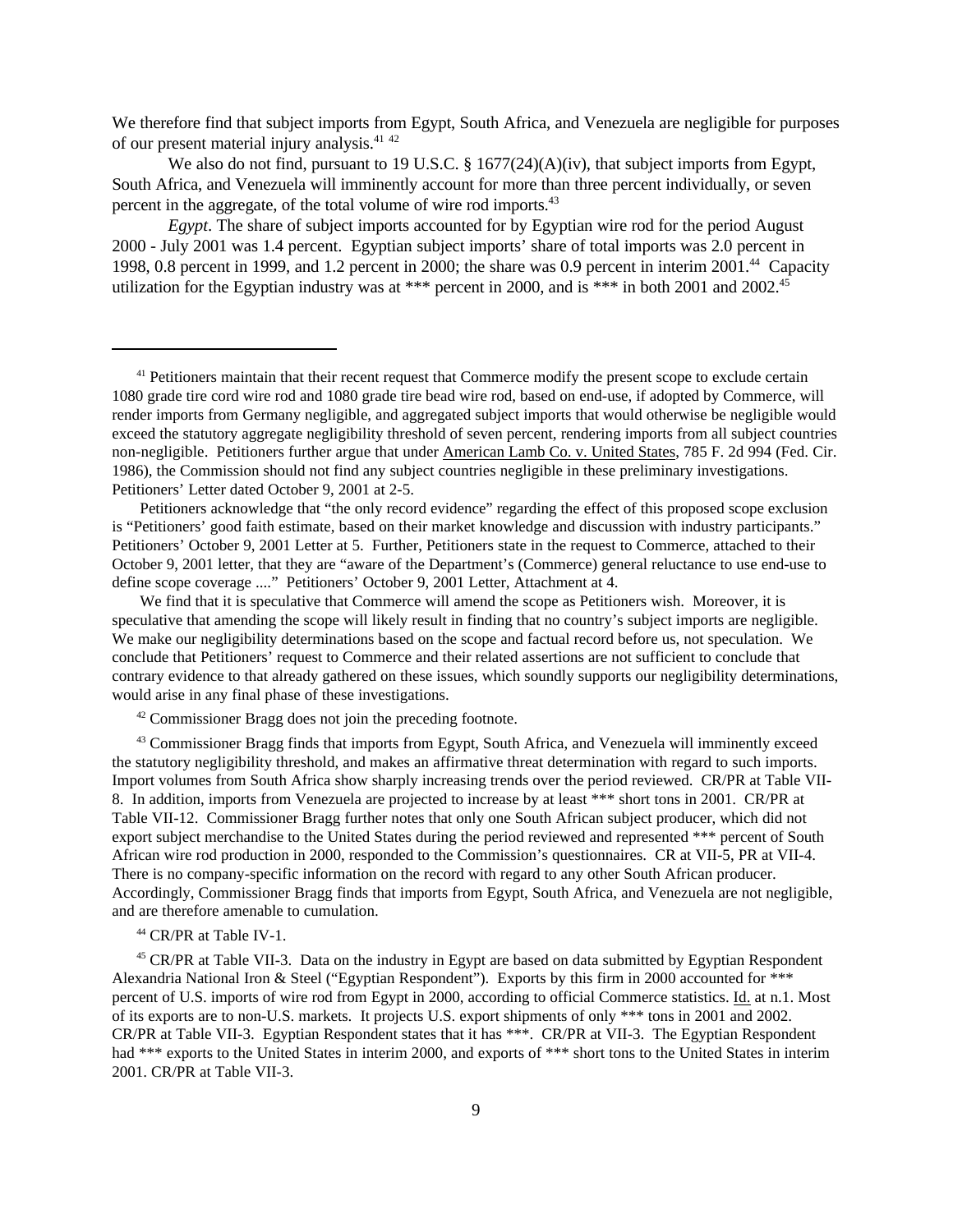Inventories in Egypt \*\*\*.<sup>46</sup> Given Egypt's very small share of total imports, \*\*\* level of capacity utilization, and \*\*\*, we conclude that subject imports from Egypt will not imminently exceed three percent of total imports.

*South Africa*. During August 2000-July 2001, subject imports from South Africa accounted for 2.6 percent of total imports. South African subject imports' share of total imports was 1.8 percent in 1998, 2.0 percent in 1999, and 2.4 percent in 2000; the share was 2.6 percent in interim 2001.<sup>47 48</sup> Although imports from South Africa have increased over the period of investigation, and were higher in interim 2001 as compared to interim 2000, they have remained well under the three percent threshold throughout the period of investigation. The record does not suggest that they will exceed that threshold in the imminent future.<sup>49</sup> Given South Africa's import share for the period August 2000-July 2001, 2.6 percent, and that its import share has not exceeded three percent at any time during the period of investigation, we find that South Africa's share of total imports will not imminently exceed three percent.

*Venezuela*. Venezuelan subject imports' share of total imports was 2.1 percent for the period August 2000 - July 2001. Venezuelan subject imports' share of total imports was 1.6 percent in 1998, 4.6 percent in 1999, and 2.7 percent in 2000; the share was 1.5 percent in interim 2001.<sup>50</sup> The volume of subject imports from Venezuela has decreased since its peak in 1999, and the volume of subject imports from Venezuela was significantly lower in interim 2001 (20,724 short tons) than in interim 2000 (48,440 short tons).<sup>51</sup> Venezuelan production capacity was \*\*\* in 2000, and is projected to \*\*\* in 2001 and 2002.<sup>52</sup> Inventories in Venezuela fell from 1998 to 2000, although they were higher in interim 2001 compared with interim 2000.<sup>53</sup> Given Venezuela's import share, decreasing volumes, \*\*\* capacity levels and \*\*\* inventories, we find that Venezuela's share of total imports will not imminently exceed three percent.<sup>54</sup>

*Aggregate*. Given that we have found there is little potential for significant growth in the share of imports by any of the three subject countries, we conclude that the aggregate share of these three countries,

- <sup>49</sup> CR/PR at Table IV-1.
- <sup>50</sup> CR/PR at Table IV-1-IV-2.
- <sup>51</sup> CR/PR at Table IV-1.
- <sup>52</sup> CR/PR at Table VII-12.
- <sup>53</sup> CR/PR at Table VII-12.

<sup>54</sup> The Commission has received data from Venezuelan producer and respondent Sidor ("Venezuelan Respondent" or "Sidor"), which accounted for \*\*\* percent of 2000 imports from Venezuela to the United States, according to official Commerce statistics. CR at VII-7; PR at VII-5 and CR/PR at Table VII-12, n.1. Sidor reported \*\*\*. CR at VII-7; PR at VII-5. Sidor reported projected increased exports to the United States in 2001 and 2002 (\*\*\* short tons in 2001, and \*\*\* short tons in 2002). CR at Table VII-12. Actual 2001 interim import data, however, show significantly lower levels in 2001 than the comparable period in 2000. In 2000, there were 84,957 short tons of subject imports from Venezuela, accounting for a 2.7 percent share of total imports. CR/PR at Table IV-1.

<sup>46</sup> CR/PR at Table VII-3.

<sup>47</sup> CR/PR at Tables IV-1-IV-2.

<sup>&</sup>lt;sup>48</sup> The Commission only received information from one out of three producers of wire rod in South Africa, Scaw Metals. Scaw Metals reported that it accounted for \*\*\* percent of South African production of wire rod, and did not export to the United States during the period examined. CR at VII-5; PR at VII-4. Scaw Metals is not operating at a high level of capacity utilization, and its production is projected to increase \*\*\* in 2001 and 2002. However, it is projecting increased shipments to non-U.S. markets, and does not project that it will begin exporting to the United States. CR/PR at Table VII-8.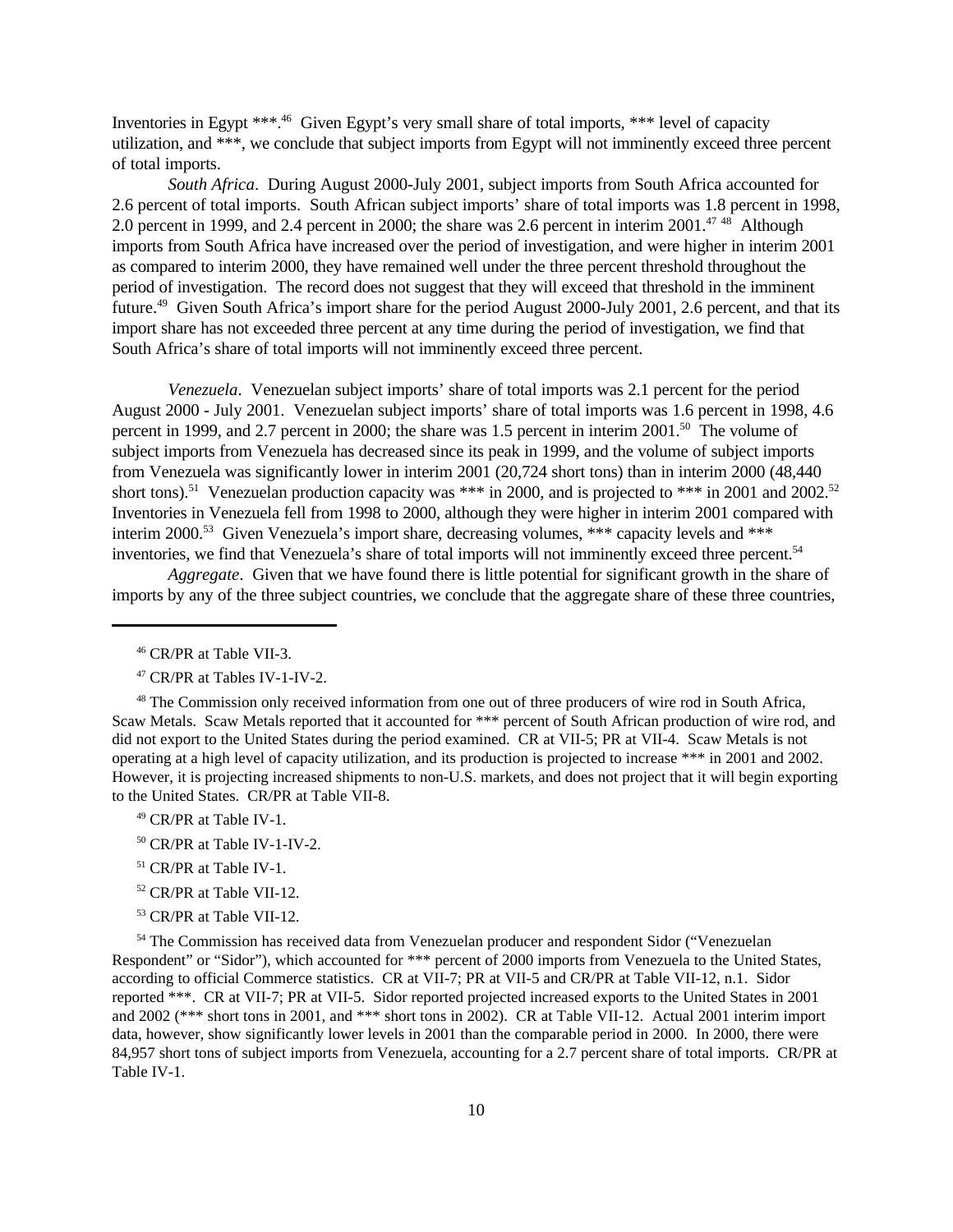which was 6.1 percent for the period August 2000-July 2001, will not imminently exceed seven percent. Accordingly, pursuant to section  $733(a)(1)$ ,<sup>55</sup> the antidumping duty investigations for Egypt, South Africa, and Venezuela are terminated by operation of law.

## **IV. CUMULATION**

### **A. In General**

For purposes of evaluating the volume and price effects for a determination of material injury by reason of the subject imports, section 771(7)(G)(I) of the Act requires the Commission to cumulate subject imports from all countries as to which petitions were filed and/or investigations self-initiated by Commerce on the same day, if such imports compete with each other and with domestic like products in the U.S. market.<sup>56</sup> In assessing whether subject imports compete with each other and with the domestic like product,<sup>57</sup> the Commission has generally considered four factors, including:

- (1) the degree of fungibility between the subject imports from different countries and between imports and the domestic like product, including consideration of specific customer requirements and other quality related questions;
- (2) the presence of sales or offers to sell in the same geographic markets of subject imports from different countries and the domestic like product;
- (3) the existence of common or similar channels of distribution for subject imports from different countries and the domestic like product; and
- (4) whether the subject imports are simultaneously present in the market.<sup>58</sup>

While no single factor is necessarily determinative, and the list of factors is not exclusive, these factors are intended to provide the Commission with a framework for determining whether the subject imports compete with each other and with the domestic like product.<sup>59</sup> Only a "reasonable overlap" of competition is required.<sup>60</sup>

<sup>58</sup> See Certain Cast-Iron Pipe Fittings from Brazil, the Republic of Korea, and Taiwan, Inv. Nos. 731-TA-278-280 (Final), USITC Pub. 1845 (May 1986), aff'd, Fundicao Tupy, S.A. v. United States, 678 F. Supp. 898 (Ct. Int'l Trade), aff'd, 859 F.2d 915 (Fed. Cir. 1988).

<sup>59</sup> See, e.g., Wieland Werke, AG v. United States, 718 F. Supp. 50 (Ct. Int'l Trade 1989).

<sup>55</sup> 19 U.S.C. § 1673b(a)(1).

<sup>56</sup> 19 U.S.C. § 1677(7)(G)(I).

<sup>&</sup>lt;sup>57</sup> The SAA (at 848) expressly states that "the new section will not affect current Commission practice under which the statutory requirement is satisfied if there is a reasonable overlap of competition." Citing Fundicao Tupy, S.A. v. United States, 678 F. Supp. 898, 902 (Ct. Int'l Trade 1988), aff'd 859 F.2d 915 (Fed. Cir. 1988).

<sup>60</sup> See Goss Graphic System, Inc. v. United States, 33 F. Supp. 2d 1082,1087 (Ct. Int'l Trade 1998) ("cumulation does not require two products to be highly fungible"); Mukand Ltd., 937 F. Supp. at 916; Wieland Werke, AG, 718 F. Supp. at 52 ("Completely overlapping markets are not required.").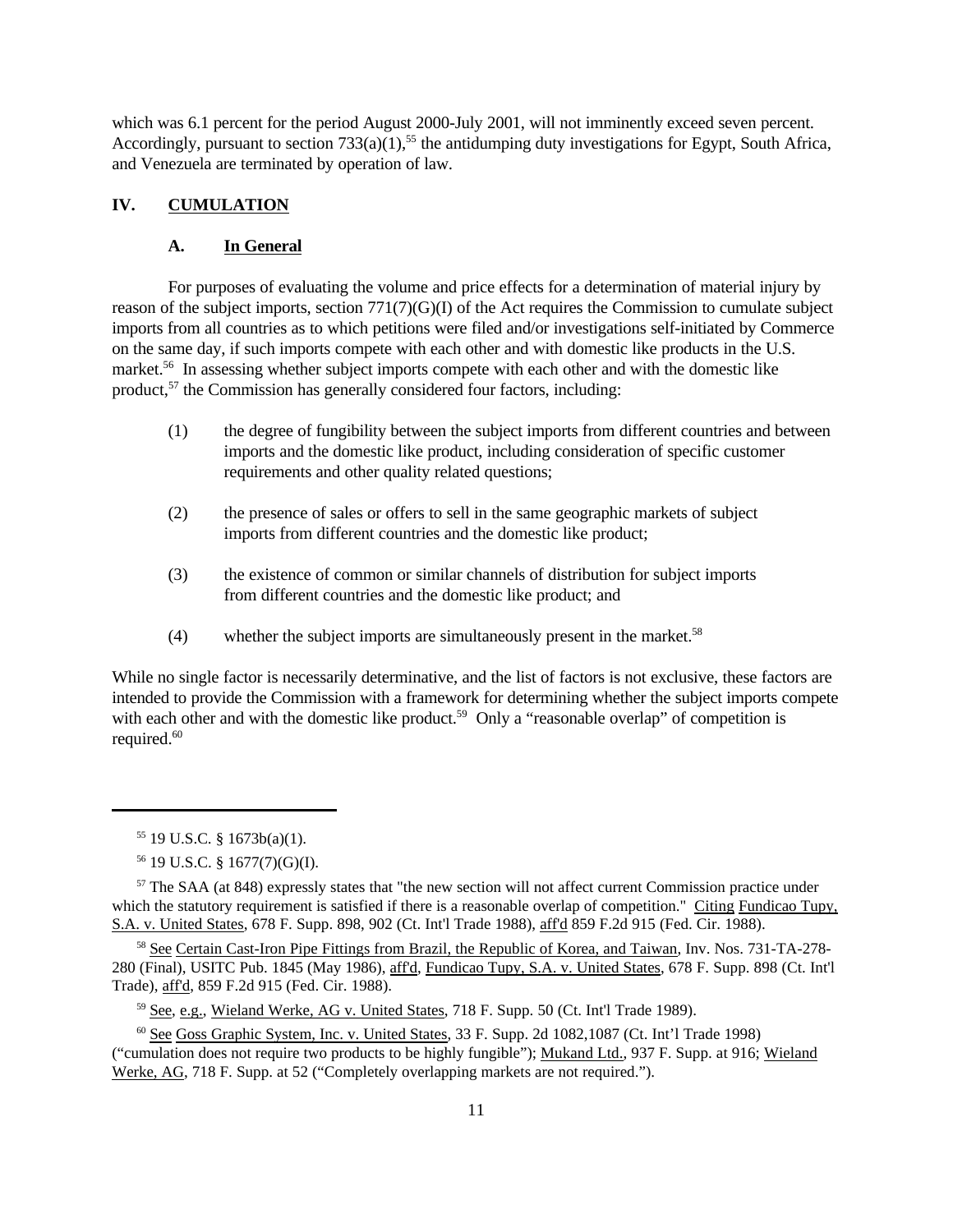Two of the four statutory exceptions to the general cumulation rule apply to these investigations.<sup>61</sup> The first concerns countries with respect to which the investigation has been terminated. $62$  The antidumping duty investigations of Egypt, South Africa, and Venezuela are terminated by operation of law as a result of the Commission's negligibility finding with regard to allegedly LTFV subject imports from these three countries.<sup>63</sup> Therefore, imports of wire rod from these countries are not cumulated with any of the remaining subject countries.<sup>64</sup>

The second statutory provision barring cumulation that applies in these investigations relates to Trinidad and Tobago. Trinidad and Tobago is a beneficiary country under the Caribbean Basin Economic Recovery Act ("CBERA"), and imports from Trinidad and Tobago may only be cumulated with imports from another CBERA country for purposes of determining material injury, or threat thereof, by reason of imports from the CBERA beneficiary country or countries.<sup>65</sup>

Trinidad and Tobago is the only subject country in these investigations that is a CBERA country. Therefore, we consider whether there is a reasonable indication that the domestic industry is materially injured or threatened with material injury by reason of subject imports from Trinidad and Tobago individually. However, for purposes of determining whether the domestic industry is materially injured or threatened with material injury by reason of imports from other countries subject to investigation, imports from Trinidad and Tobago must be cumulated with other subject imports if the statutory prerequisites for cumulation are satisfied.<sup>66</sup>

For purposes of these preliminary determinations, with respect to all remaining investigations, we find that there is a reasonable overlap of competition among the subject imports and between the subject imports and the domestic like product.

 $65$  19 U.S.C. § 1677 (7)(G)(ii)(III).

<sup>&</sup>lt;sup>61</sup> The other two exceptions concern imports from Israel and countries as to which Commerce has made preliminary negative determinations. 19 U.S.C.  $\S$  1677(7)(G)(ii)(I) & (IV).

 $62$  19 U.S.C. §1677(G)(ii)(II).

 $63$  None of these countries have pending countervailing subsidy investigations.

<sup>&</sup>lt;sup>64</sup> Based upon her finding that subject imports from Egypt, South Africa, and Venezuela are not negligible for purposes of her threat analysis, and upon finding that all other cumulation criteria are satisfied, Commissioner Bragg cumulates imports from all subject countries for purposes of her threat analysis, with the exception of her separate analysis of imports from Trinidad and Tobago.

<sup>66</sup> H.R. Conf. Rep. No. 650, 101st Cong., 2d Sess. (1990), reprinted in 1990 U.S.C.C.A.N. 928, 1025. ("However, imports from CBI [Caribbean Basin Initiative] countries would continue to be aggregated with imports from non-CBI countries under investigation for purposes of determining whether imports from the non-CBIcountries are causing injury.")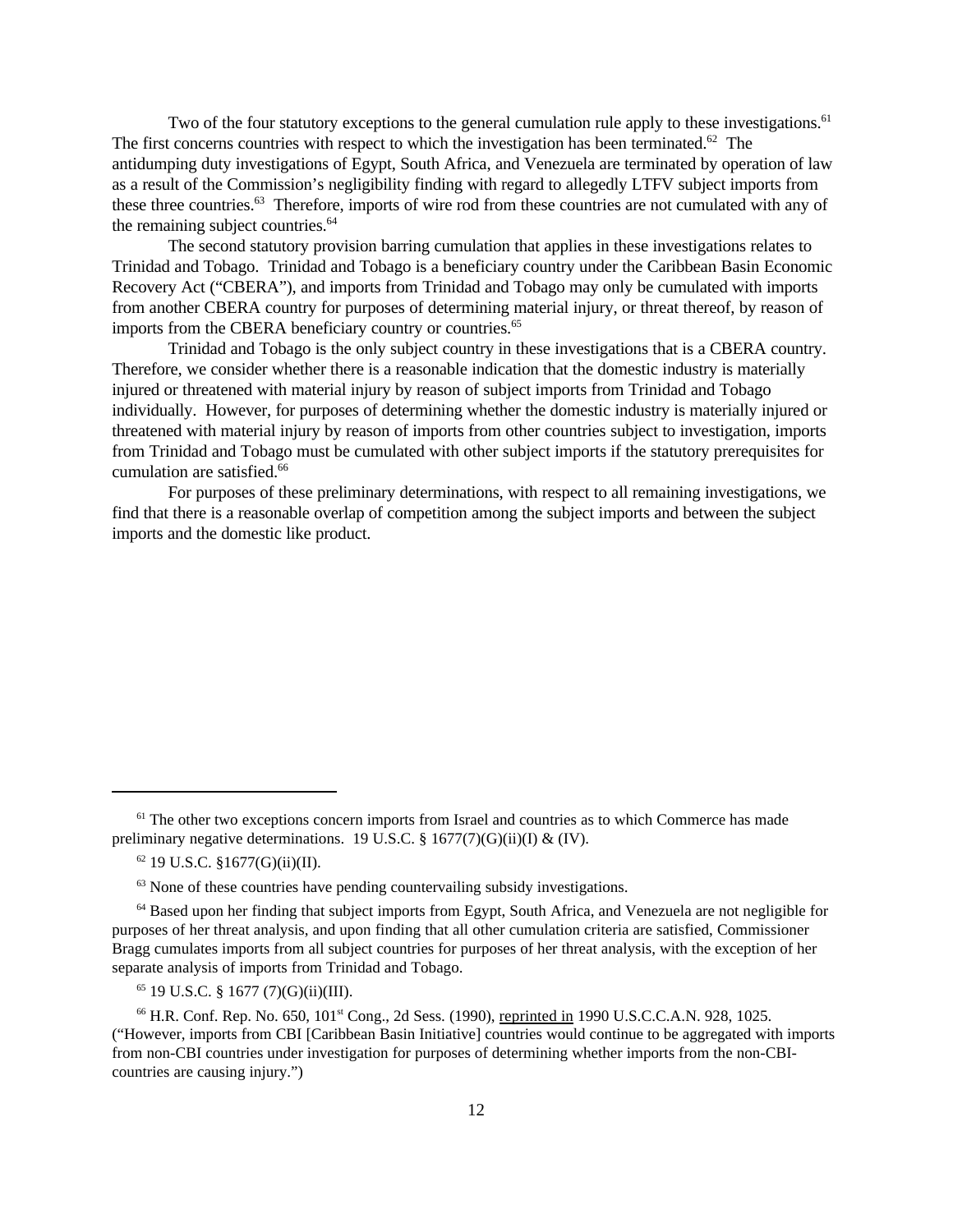## **B. Fungibility**

Subject wire rod is imported within a range of product categories corresponding to different end uses. Wire rod sold in the United States is categorized according to end use. Subject imports of wire rod are generally used for the same purposes and by the same end uses, as domestic product.<sup>67</sup> In their questionnaires, domestic producers and importers provided the quantity of their U.S. shipments that corresponded to five different categories of certain wire rod: 1) industrial/standard quality rods; 2) high, medium-high carbon quality rods; 3) welding quality rods; 4) cold heading quality rods; and 5) all other carbon and certain alloy steel wire rod.<sup>68</sup>

Almost half of domestic producers' U.S. shipments were in the industrial/standard quality wire rod category, and every subject country shipped subject imports in this category.<sup>69</sup> Shipments in this category comprised at least \*\*\* percent of domestic shipments and subject import shipments, with the exception of Moldova, Germany, and Canada. Nearly thirty percent of domestic shipments were in the high, mediumhigh carbon quality wire rod category, which also included \*\*\* percent of subject imports from Canada and at least \*\*\* percent of subject imports from Germany. This category included specialized high quality wire rod used to produce wire for various types of products including tire cord, prestressed concrete wire, and music wire.<sup>70</sup> Only Canada had an appreciable portion of its shipments (\*\*\* percent) in the welding quality wire rod category.

The record indicates significant portions of shipments in the industrial quality wire rod category for domestic product and all subject imports except for imports from Canada, Germany, and Moldova. The record indicates that the imports from these six countries (Brazil, Indonesia, Mexico, Trinidad and Tobago, Turkey, and Ukraine) and the domestic product are fungible to a significant degree, and that subject imports from these six countries are also fungible to a significant degree with each other.

The record also indicates significant portions of shipments for domestic product and subject imports from Canada and Germany of specialized high-quality wire rod. However, the record reflects more limited fungibility between subject imports from Canada and Germany and other subject imports, based on the narrower overlap in product mix within the surveyed categories. Further, the record contains little information regarding the product mix in Moldova at this time.<sup>71</sup>

 $67$  CR at I-4; PR at I-3 and I-5 & Table I-1.

<sup>68</sup> CR/PR at Appendix D. Petitioners maintain that subject imports are fungible with one another and with the domestic like product. Petitioners' Postconference Brief at 16-17. Canadian Respondents argue that imports from Canada are not fungible with other subject imports because the overwhelming majority of imports from Canada are high quality, high end products, in contrast to other subject countries' imports which are overwhelmingly industrial quality wire rod. Canadian Respondents' Postconference Brief at 4-7.

<sup>69</sup> Moldova reported \*\*\*. CR/PR at Appendix D.

 $70$  General Information, Instructions, and Definitions for Commission Questionnaires, Inv. Nos. 701-TA-417-421 and 731-TA-953-963 (Preliminary) (Sept. 2001). Approximately \*\*\* to \*\*\* percent of reported shipments from Canada and Germany, and 11 to 14 percent of reported domestic shipments, were in the cold-heading quality wire rod category. CR/PR at Appendix D.

 $71$  We intend to gather additional information regarding fungibility in any final phase of these investigations with respect to Canada, Germany, and Moldova.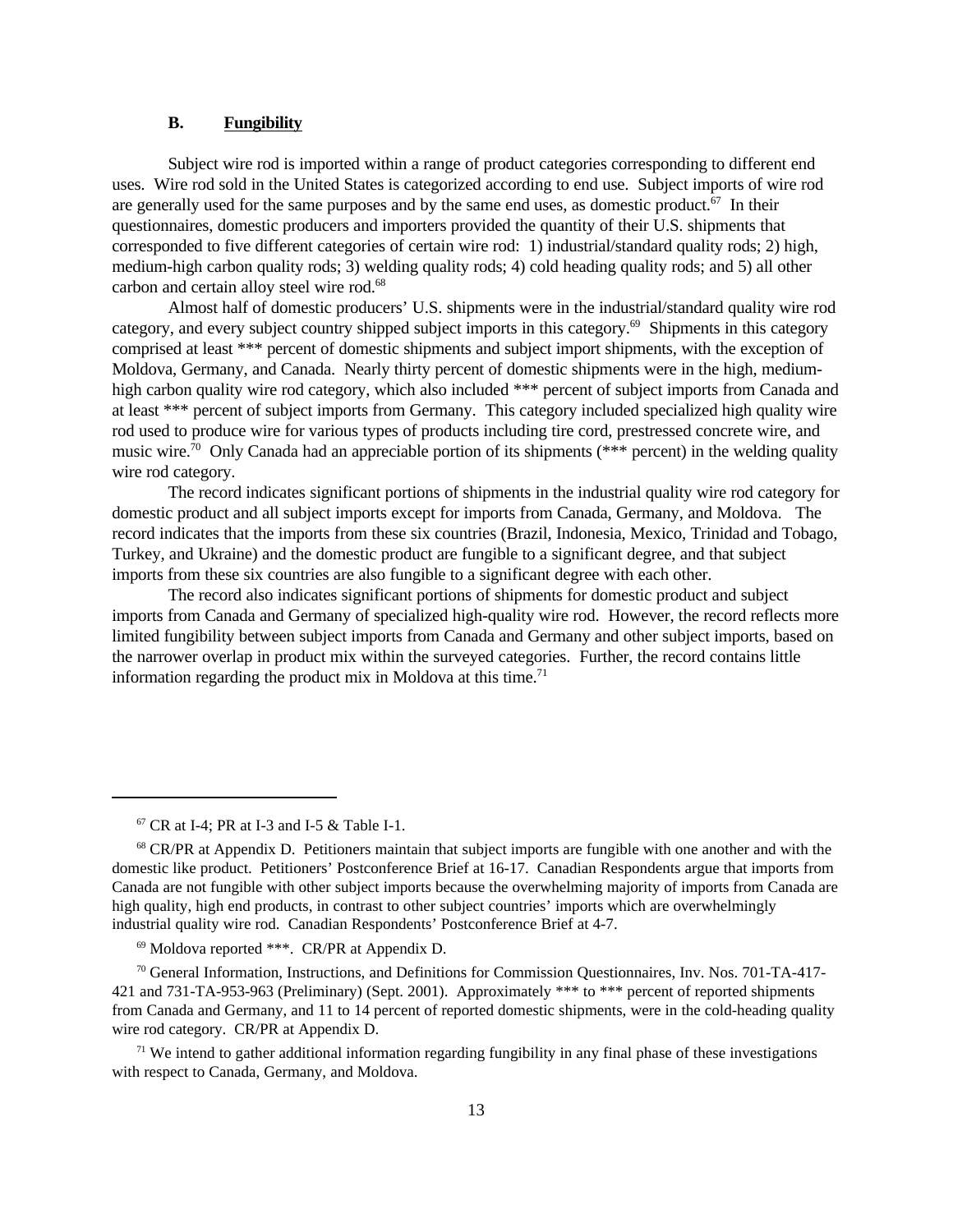## **C. Geographic Overlap**

U.S. wire rod producers are located throughout the United States.<sup>72</sup> Four U.S. producers reported that they sell wire rod to customers in the entire United States. \*\*\* reported that it sells primarily on the West Coast. \*\*\* reported that they sell primarily in the Northeast and north central states. Importers tended to be more regional but covered large parts of the country, such as the East Coast, the West Coast, the Gulf Coast, the Great Lakes states, and the Mississippi River states.<sup>73</sup>

Indonesian Respondent P.T. Ispat Indo ("Indonesian Respondent") and Mexican Respondent SICARTSA ("Mexican Respondent") argue that their sales are concentrated on the West Coast where there is little competition from either domestic producers or other subject imports, and therefore, imports from their respective countries should not be cumulated.<sup>74</sup> The Mexican Respondent acknowledges that while approximately half of subject imports from Mexico are shipped to California, they are also sold in the central United States where there are sales of other subject imports and domestic product.<sup>75</sup>

The record indicates some overlap in geographic markets between domestic product and subject imports, and between subject imports from Mexico and Indonesia and other subject imports. Subject imports from both Mexico and Indonesia are sold in the Western United States where at least some domestic producers also compete. However, competition with other subject imports in the West appears to be limited.<sup>76</sup>

## **D. Channels of Distribution**

There are similar channels of distribution for the domestic like product and subject imports. The domestic like product and subject imports are overwhelmingly sold directly to the end user, with the exception of subject imports from Brazil which are sold both directly to the end user and through distributors.<sup>77</sup>

#### **E. Simultaneous Presence**

Official Commerce import statistics indicate that the domestic like product and subject imports have been present in the U.S. market throughout the period examined.<sup>78</sup>

<sup>75</sup> Mexican Respondent Postconference Brief at 3, 14.

<sup>76</sup> We intend to gather additional information on where subject imports from each country are sold or offered for sale in the United States in any final phase of these investigations.

 $77$  CR at I-7: PR at I-6. \*\*\*.

<sup>78</sup> CR/PR at Table IV-1.

 $72$  CR/PR at III-1.

<sup>73</sup> CR at II-10; PR at II-6.

 $74$  The Indonesian and Mexican Respondents argue that domestic producers have abandoned the wire rod market in the Western United States. North Star has stopped producing wire rod at its Kingman, Arizona plant and GS Industries' Kansas City, Missouri plant has closed. They maintain that the remaining domestic producers, Cascade and Rocky Mountain, have either switched to high-carbon wire rod, leaving the industrial carbon wire rod market to imports, or are switching to the production of alternative products. Indonesian Respondent Postconference Brief at 8. Mexican Respondent Postconference Brief at 10-12.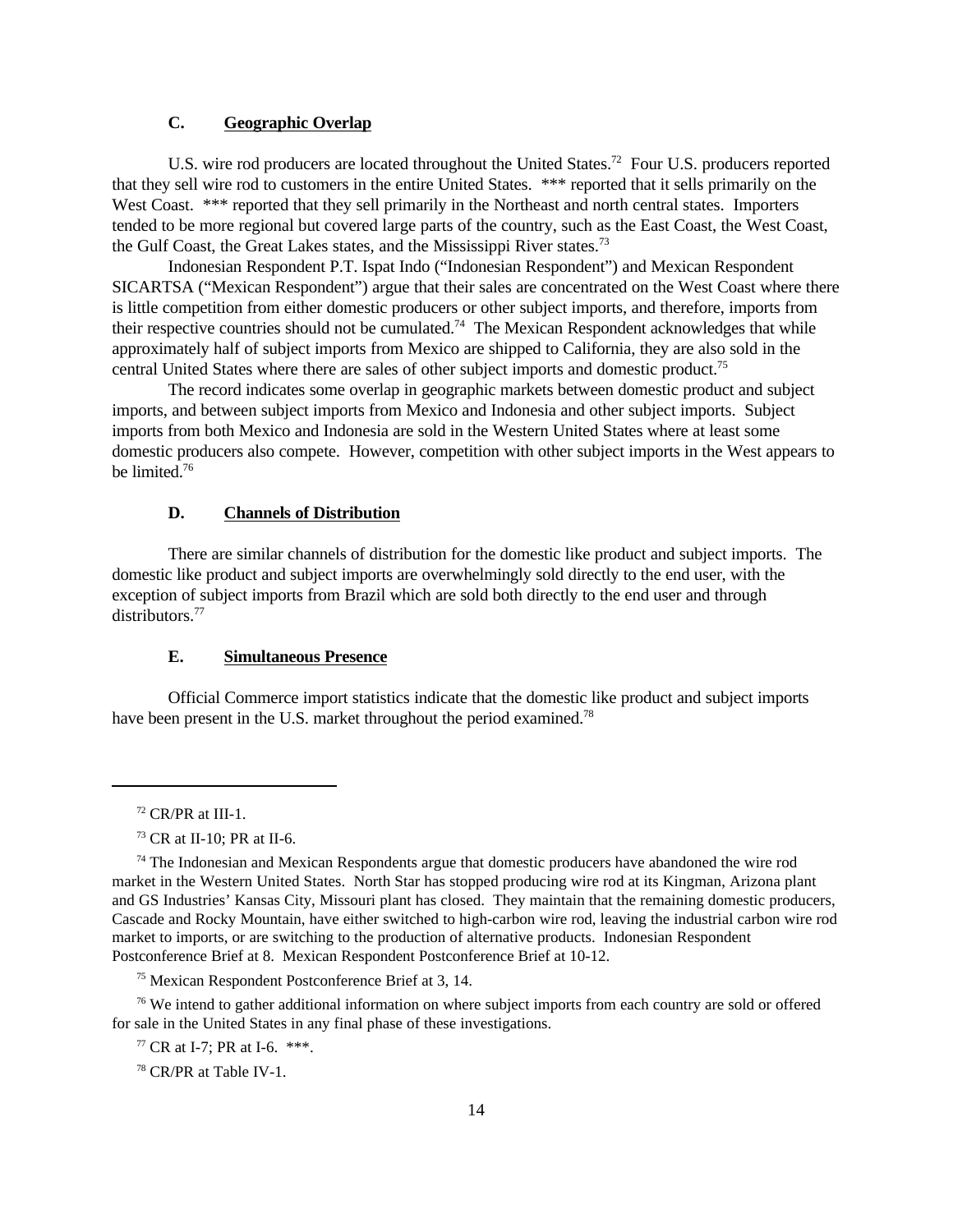## **F. Conclusion**

Based on the record in the preliminary phase of these investigations, we find that there is a reasonable overlap of competition among the subject imports and between the subject imports and the domestic like product. With respect to fungibility, we note there is a generally high degree of product fungibility between the domestic like product and subject imports and between subject imports. However, there are product mix differences between some of the different subject countries. Similarly, while in general there is broad geographic overlap for sales and offers to sell the domestic product and subject imports, subject imports from each of the different subject countries are not sold in the Western United States. Nevertheless, we find that a reasonable overlap of competition exists.<sup>79</sup> We therefore cumulate subject imports from Brazil, Canada, Germany, Indonesia, Mexico, Moldova, Trinidad and Tobago, Turkey, and Ukraine for purposes of our material injury analysis of all remaining subject countries, except for the determinations on Trinidad and Tobago.

## **V. REASONABLE INDICATION OF MATERIAL INJURY BY REASON OF ALLEGEDLY SUBSIDIZED AND/OR LTFV SUBJECT IMPORTS**

In the preliminary phase of antidumping or countervailing duty investigations, the Commission determines whether there is a reasonable indication that an industry in the United States is materially injured by reason of the imports under investigation.<sup>80</sup> In making this determination, the Commission must consider the volume of imports, their effect on prices for the domestic like product, and their impact on domestic producers of the domestic like product, but only in the context of U.S. production operations.<sup>81</sup> The statute defines "material injury" as "harm which is not inconsequential, immaterial, or unimportant."<sup>82</sup> In assessing whether there is a reasonable indication that the domestic industry is materially injured by reason of subject imports, we consider all relevant economic factors that bear on the state of the industry in the United States.<sup>83</sup> No single factor is dispositive, and all relevant factors are considered "within the context of the business cycle and conditions of competition that are distinctive to the affected industry."<sup>84</sup>

For the reasons discussed below, we determine that there is a reasonable indication that the domestic industry producing wire rod is materially injured by reason of subject imports from Brazil, Canada, Germany, and Turkey that are allegedly subsidized, and by reason of imports of wire rod products from Brazil, Canada, Germany, Indonesia, Mexico, Moldova, and Ukraine that are allegedly sold in the United States at less than fair value.<sup>85</sup> We further determine that there is a reasonable indication that the

 $84$  19 U.S.C. § 1677(7)(C)(iii).

 $79$  Commissioner Bragg also finds a reasonable overlap with respect to imports from Egypt, South Africa, and Venezuela.

 $80$  19 U.S.C. § 1671b(a) and 1673b(a).

 $81$  19 U.S.C. § 1677(7)(B)(I). The Commission "may consider such other economic factors as are relevant to the determination" but shall "identify each [such] factor . . . [a]nd explain in full its relevance to the determination." 19 U.S.C. § 1677(7)(B). See also Angus Chemical Co. v. United States, 140 F.3d 1478 (Fed. Cir. 1998).

 $82$  19 U.S.C. § 1677(7)(A).

 $83$  19 U.S.C. § 1677(7)(C)(iii).

<sup>&</sup>lt;sup>85</sup> We also cumulate imports from Trinidad and Tobago for purposes of these inquiries as to the above-listed (continued...)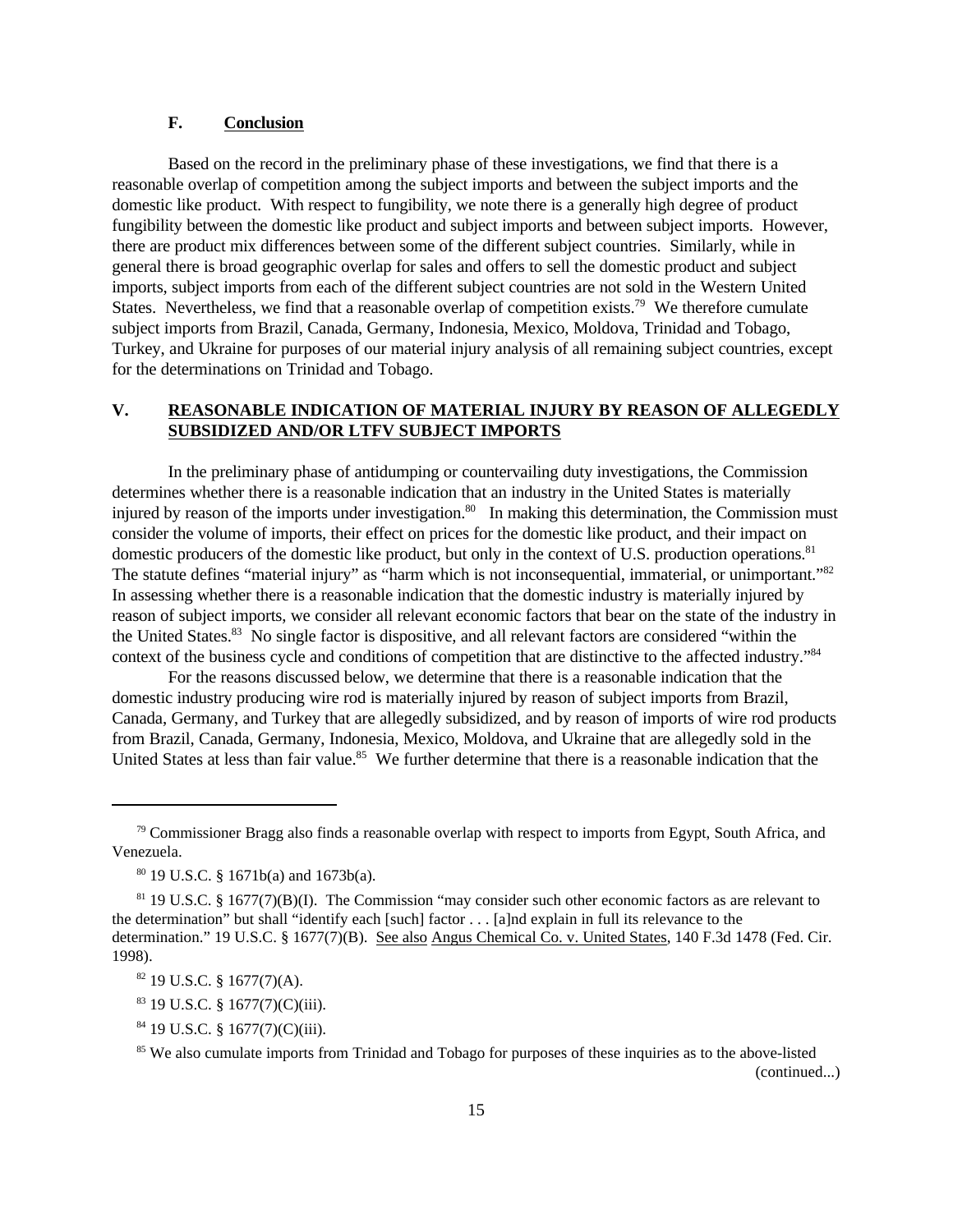domestic industry producing wire rod is materially injured by reason of subject imports from Trinidad and Tobago that are allegedly subsidized or sold in the United States at less than fair value.

### **A. Conditions of Competition**

The following conditions of competition are pertinent to our analysis in these investigations.<sup>86</sup> As a consequence of the Commission's section 201 investigation on wire rod in 1999, which included the same range of products covered by Commerce's scope in the instant investigations,<sup>87</sup> the President imposed import relief in the form of a tariff rate quota ("TRQ") on imports of steel wire rod. The President excluded certain specialty products from the TRQ including tire cord wire rod.<sup>88</sup> Imports of wire rod from Canada and Mexico have also been excluded from this global 201 import relief,<sup>89</sup> but these imports could also become subject to the TRQ or other import restrictions in the near future.<sup>90</sup>

The TRQ is in effect for three years and one day, beginning on March 1, 2000. Each of the quota years runs from March through February. The quota trigger quantity for the first year of the program was 1.58 million short tons, which is equivalent to 1998 import levels of the product from the countries subject to the TRQ plus two percent to account for growth in demand. The quota amount is increased by an additional two percent in both the second and third years of the relief period. Over-quota duties decline over the relief period. In the first year, over-quota duties were ten percent, in the second year, 7.5 percent,

 $85$  (...continued)

countries.

The record reflects that the third criterion of the captive production provision is not satisfied in these investigations because wire rod is used to make wire and wire products, whether internally consumed or sold to third party purchasers. CR at I-4, II-8. Petitioners' Postconference Brief, Answers to Questions of Commission Staff, Question 2. Therefore, we find the captive production provision is not applicable. 19 U.S.C.  $§1677(7)(C)(iv).$ 

<sup>87</sup> Inv. No. TA-201-69, Certain Steel Wire Rod, USITC Pub. 3207 (July 1999) ("201 investigation") at I-9.

<sup>88</sup> Inv. No. TA-204-6, Certain Steel Wire Rod, (Aug. 2001) at I-1, n.3. In accordance with its statutory requirements under section 204(a) of the Trade Act of 1974, the Commission conducted a monitoring investigation in 2000 on the wire rod industry and the effectiveness of the 201 import relief. The Commission's 204 report was issued in August 2001.

<sup>89</sup> In the 201 investigation, the majority of those Commissioners making an affirmative determination made negative findings pursuant to section 311(a) of the NAFTA Implementation Act (19 U.S.C. § 3371(a)) with respect to imports of certain steel wire rod from Canada and Mexico, and recommended that such imports be excluded from any relief action. Commissioner Bragg dissented with respect to imports from Canada. The President excluded imports from Canada and Mexico from the relief action.

<sup>90</sup> The Commission recently determined that a surge in imports of certain steel wire rod from Canada and Mexico undermined the effectiveness of the global safeguard action of the President. Commission Views in Certain Steel Wire Rod, Inv. No. 312-NAFTA-1 (Aug. 2001). The President has not taken any action as a result of these Section 312 determinations.

<sup>&</sup>lt;sup>86</sup> The staff report shows that approximately 13 percent of domestically produced wire rod was consumed in 2000 by U.S. wire rod manufacturers or by related redrawers in the production of downstream wire and wire rod products. CR at I-4, III-4-5 & Table III-3. None of the respondents have raised arguments with respect to the application of the captive production provision. Petitioners maintain that the captive production provision does not apply because the third criterion of the statutory provision has not been satisfied. Petitioners' Postconference Brief, Answers to Questions of Commission Staff, Question 2.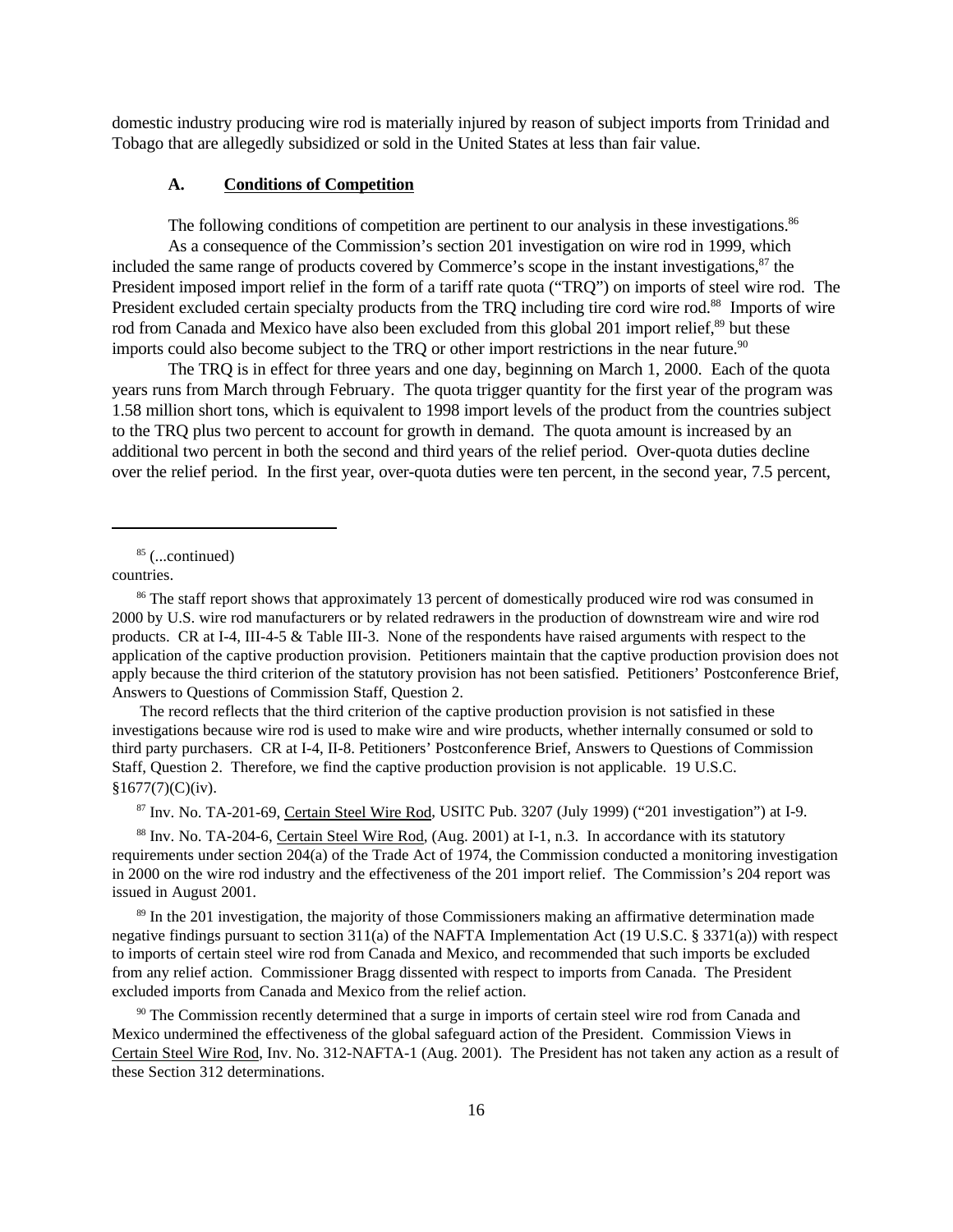and in the third year, 5.0 percent. These duties are in addition to the regular duties.<sup>91</sup> The TRQ is administered such that each of the first three quarters of the quota year has an allocation equal to one-third of the annual quota. In the fourth quarter, importers can enter whatever remains of the total available quota for that quota year.<sup>92</sup> Any amount of wire rod brought in that is in excess of the quarterly or annual quota is subject to the over-quota rate of duty. Subject import volumes have not declined under the TRQ. To the contrary, subject import volume has increased over the period of investigation.<sup>93</sup>

Demand for wire rod, based on apparent U.S. consumption measured in quantity, increased from 1998 to 2000, but was lower in interim 2001 than in interim 2000.<sup>94</sup> Wire rod is an intermediate product, and its demand is tied closely to demand for the broad array of final downstream products it is used to produce, such as hangers, nails, fences, fasteners, electrical items, music wire, and tire cord.<sup>95</sup> There is virtually no substitute for wire rod.<sup>96</sup> As discussed earlier, there is a continuum of wire rod products, with a broad range of quality, end uses, and product specifications.<sup>97</sup> Different subject countries concentrate on different types of wire rod that range in end uses and quality.<sup>98</sup> Within product categories, there is a high degree of interchangeability between domestic and imported wire rod.<sup>99</sup> Imported wire rod is used for the same general end uses, by approximately the same end users, as the domestic product.<sup>100</sup>

Wire rod is produced world-wide, using similar methods.<sup>101</sup> The quality of wire rod produced is affected by the steel used to produce it. Ductility, hardness, and tensile strength of the steel are positively correlated with carbon content.<sup>102</sup> Although some wire rod is produced from steel scrap, some high quality wire rod is made from iron ore.<sup>103</sup>

Several domestic producers have declared bankruptcy or closed wire rod production facilities over the period of investigation.<sup>104</sup> GS Industries declared bankruptcy and closed its plant in Kansas City, Missouri in April 2001.<sup>105</sup> North Star stopped its production of wire rod at its Kingman, Arizona plant in June 2001. Northwestern Steel and Wire ended its wire rod production in May 2001. Birmingham Steel

<sup>94</sup> CR/PR at Table IV-5. Measured in value, apparent U.S. consumption fell slightly from 1998 to 2000, and was lower in interim 2001 than in interim 2000.

 $95$  CR/PR at Table I-1, CR at II-8; PR at II-5.

<sup>96</sup> CR at II-9; PR at II-5.

 $97$  CR/PR at Table I-1. Certain types of wire rod, for example, tire cord wire rod, have different grades. Tire cord wire rod may be either regular-tensile (AISI 1070) or high-tensile (1080 or 1090). Michelin Postconference Brief at 11.

<sup>98</sup> CR at I-4 & Appendix D.

<sup>99</sup> CR at I-4; PR at I-3.

<sup>100</sup> CR at I-4; PR at I-4.

<sup>101</sup> One source reports that over 70 countries produce wire rod. CR at I-4. Tr. at 51-52, 54-56.

<sup>102</sup> Alloying elements can be added during the melt stage of the steelmaking process to convey various characteristics to the wire rod. CR at I-4; PR at I-3.

<sup>103</sup> Tr. at 54. Michelin Postconference Brief at 12.

 $104$  CR/PR at II-1.

<sup>105</sup> CR/PR at 1. AWPA Postconference Brief at 6-7.

<sup>91</sup> CR at I-8-9; PR at I-6-7.

 $92$  The TRQ may be affecting the timing of imports. We intend to gather additional information on this issue in any final phase of these investigations.

<sup>&</sup>lt;sup>93</sup> Calculated from CR/PR at Table IV-1.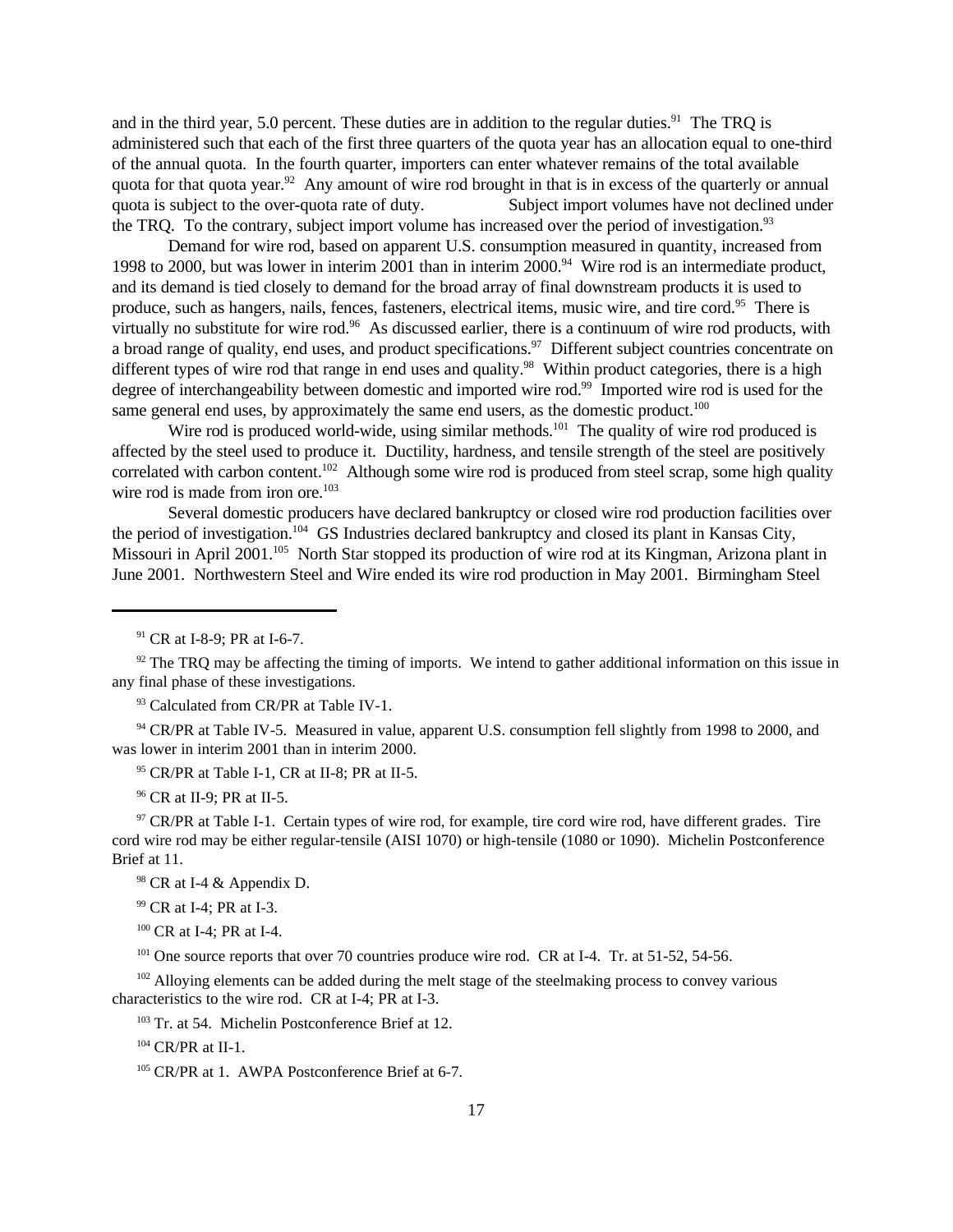closed its American Steel & Wire plant in Cuyohoga Heights, Ohio, in June 2001.<sup>106</sup> Combined, these closures could result in a decrease in \*\*\* of domestic capacity to produce wire rod, which is not yet reflected in our data.<sup>107</sup> There is also some evidence that the domestic industry is switching from production of lower to higher value wire rod products, and to the production of alternative products such as rebar that are either more profitable or have stronger demand.<sup>108</sup> <sup>109</sup>

Nonsubject imports in the domestic market for wire rod have been generally declining. Nonsubject imports, including imports from those countries found negligible, were less than 13 percent of consumption throughout the period of investigation, whether measured in quantity or value.<sup>110</sup>

## **B. Reasonable Indication of Material Injury By Reason of Allegedly Subsidized and/or LTFV Subject Imports from Brazil, Canada, Germany, Indonesia, Mexico, Moldova, Ukraine, and Turkey<sup>111</sup>**

## **1. Volume Effects of the Subject Imports**

Section 771(C)(I) of the Act provides that the "Commission shall consider whether the volume of imports of the merchandise, or any increase in that volume, either in absolute terms or relative to production or consumption in the United States, is significant."<sup>112</sup>

The volume of subject imports increased steadily from 1998 to 2000, and was slightly larger in interim 2001 compared to interim 2000. The volume of subject imports increased from 1.6 million short tons in 1998, to 2.0 million short tons in 1999, and further to 2.4 million short tons in 2000. The volume

<sup>108</sup> AWPA and Caribbean Ispat purchasers maintain that domestic mills are moving from low carbon, industrial quality wire rod to higher value high-carbon and other value-added wire rod products, which are more profitable, causing supply concerns in the low carbon segment of the market. AWPA Postconference Brief at 11-12. Trinidad and Tobago Respondent Caribbean Ispat Limited ("Trinidad and Tobago Respondent") Postconference Brief, Exhibit 9. Letter from Mid-South Wire Company dated September 25, 2001. The Mexican Respondent maintains that the domestic producers in the Western United States have shifted to the production of rebar and high carbon wire rod. Mexican Respondent Postconference Brief at 12. Canadian Respondents also argue that domestic producers have been shifting productive capacity away from wire rod, and into other products such as rebar where demand is currently stronger. Canadian Respondents' Postconference Brief at 12-13. See also Tr. at 92-93.

<sup>109</sup> AWPA also maintains that increasing internal consumption by domestic producers is exacerbating a supply gap between domestic capacity and demand. AWPA Postconference Brief at 15-16.

<sup>110</sup> Calculated from CR/PR at Table IV-5. Measured in quantity, nonsubject imports' share of apparent U.S. consumption was 11.1 percent or lower during the period of investigation. Measured by value, it was 12.3 percent or lower during the period of investigation.

<sup>111</sup> As discussed earlier, this analysis includes data regarding imports from Trinidad and Tobago.

 $112$  19 U.S.C. § 1677(7)(C)(I).

<sup>106</sup> CR at II-1-2; PR at II-1-2.

<sup>&</sup>lt;sup>107</sup> CR at III-3-4; PR at III-I and III-3. At the conference there was testimony to the effect that the closure of four wire rod production facilities would result in a reduction of 1.4-1.5 million tons of production capacity from the domestic market. Tr. at 68-69. We note that our data reflect significant unused production capacity by the domestic industry. The domestic industry had unused capacity of 1.86 million short tons in 1998, 1.64 million short tons in 1999, and 1.9 million short tons in 2000. It had unused capacity of 1.65 million short tons in interim 2001, compared to 929,268 short tons in interim 2000. CR/PR at Table C-1.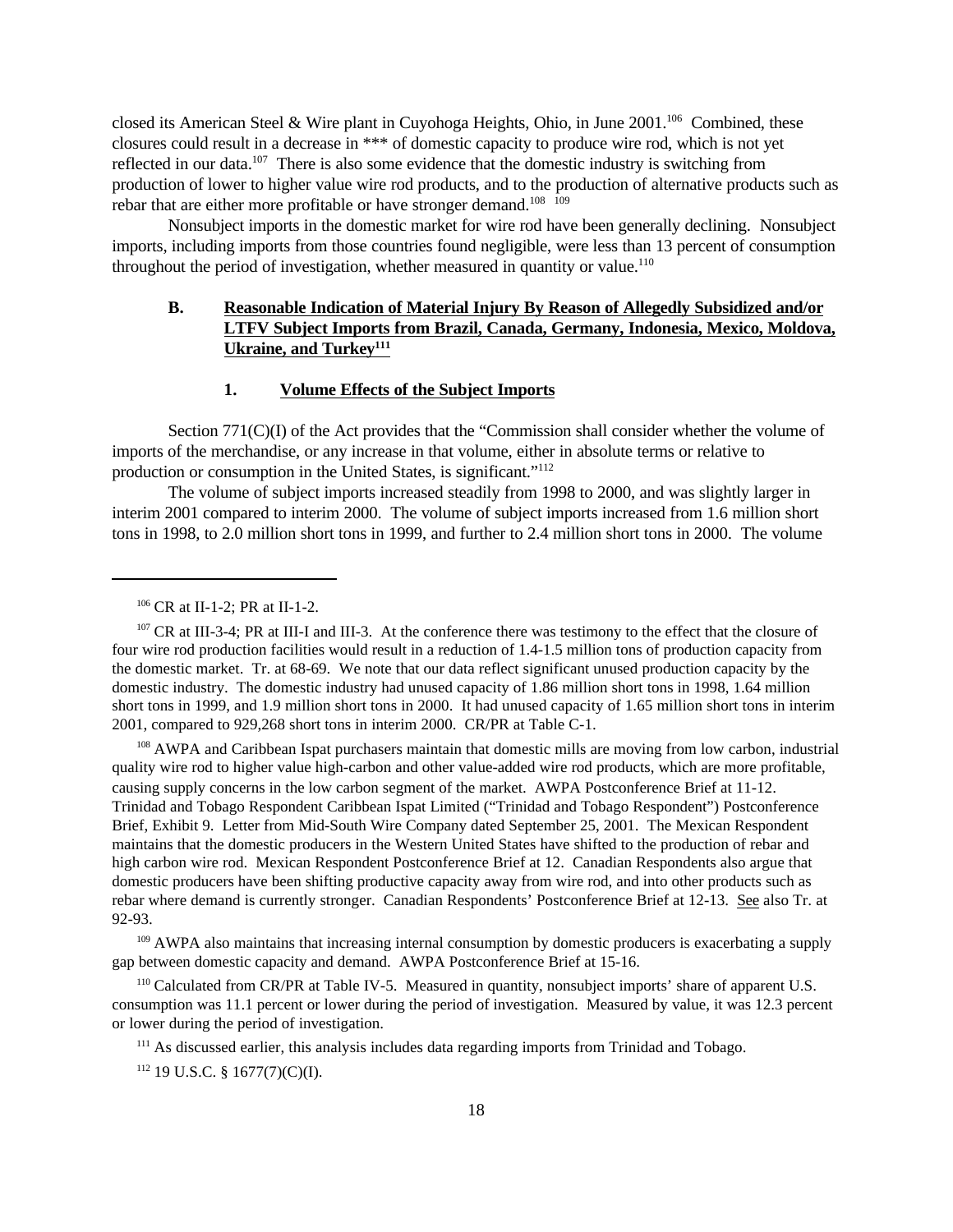of subject imports was 1.11 million short tons in interim 2001, compared to 1.07 million short tons in interim 2000.<sup>113</sup>

The U.S. market share of subject imports rose steadily over the period of investigation, with subject imports gaining market share at the expense of domestic producers. Subject imports continued to gain market share in interim 2001, in the face of overall decreasing demand. Subject imports accounted for 20.5 percent of the total U.S. market in 1998, 24.1 percent in 1999, and 27.8 percent in 2000. Subject imports accounted for 31.9 percent of the U.S. market in interim 2001 compared to 25.6 percent in interim 2000.<sup>114</sup> During that same period, the domestic producers' share of the market decreased from 68.5 percent in 1998 to 65.9 percent in 1999 and to 63.6 percent in 2000. The domestic producers' share of the U.S. market was 60.8 percent in interim 2001 compared to 67.6 percent in interim 2000.<sup>115</sup>

For purposes of the preliminary phase of these investigations, we therefore find the volume of subject imports, both absolutely and relative to consumption, to be significant.

### **2. Price Effects of the Subject Imports**

Section 771(C)(ii) of the Act provides that, in evaluating the price effects of the subject imports, the Commission shall consider whether –

 (I) there has been significant price underselling by the imported merchandise as compared with the price of domestic like products of the United States, and

 (II) the effect of imports of such merchandise otherwise depresses prices to a significant degree or prevents price increases, which otherwise would have occurred, to a significant degree.<sup>116</sup>

As discussed earlier, the evidence gathered in these investigations indicates that there is a significant degree of substitutability between the subject merchandise and the domestic like product, within comparable product categories.<sup>117</sup> The record also reflects that purchasers consider a variety of factors in making their purchasing decisions including: availability, quality, physical condition, cost of using the wire rod, and relationship with the supplier, as well as price.<sup>118</sup> Most sales by domestic producers were on the spot market, with the remainder by contract. Sales of subject imports split approximately equally between spot sales and contract sales.<sup>119</sup>

<sup>119</sup> CR at V-11; PR at V-11.

<sup>113</sup> Calculated from CR/PR at Table IV-1.

<sup>114</sup> Calculated from CR/PR at Table IV-5.

<sup>&</sup>lt;sup>115</sup> Calculated from CR/PR at Table IV-5.

 $116$  19 U.S.C. § 1677(7)(C)(ii).

<sup>117</sup> CR at I-4, II-10; PR at I-3; II-7.

<sup>118</sup> Tr. at 82, 104. Michelin Postconference Brief at 14-15. Ivaco Inc., Ivaco Rolling Mills Limited Partnership and Ispat Sidbec, Inc.'s ("Canadian Respondents'") Postconference Brief at 36-37.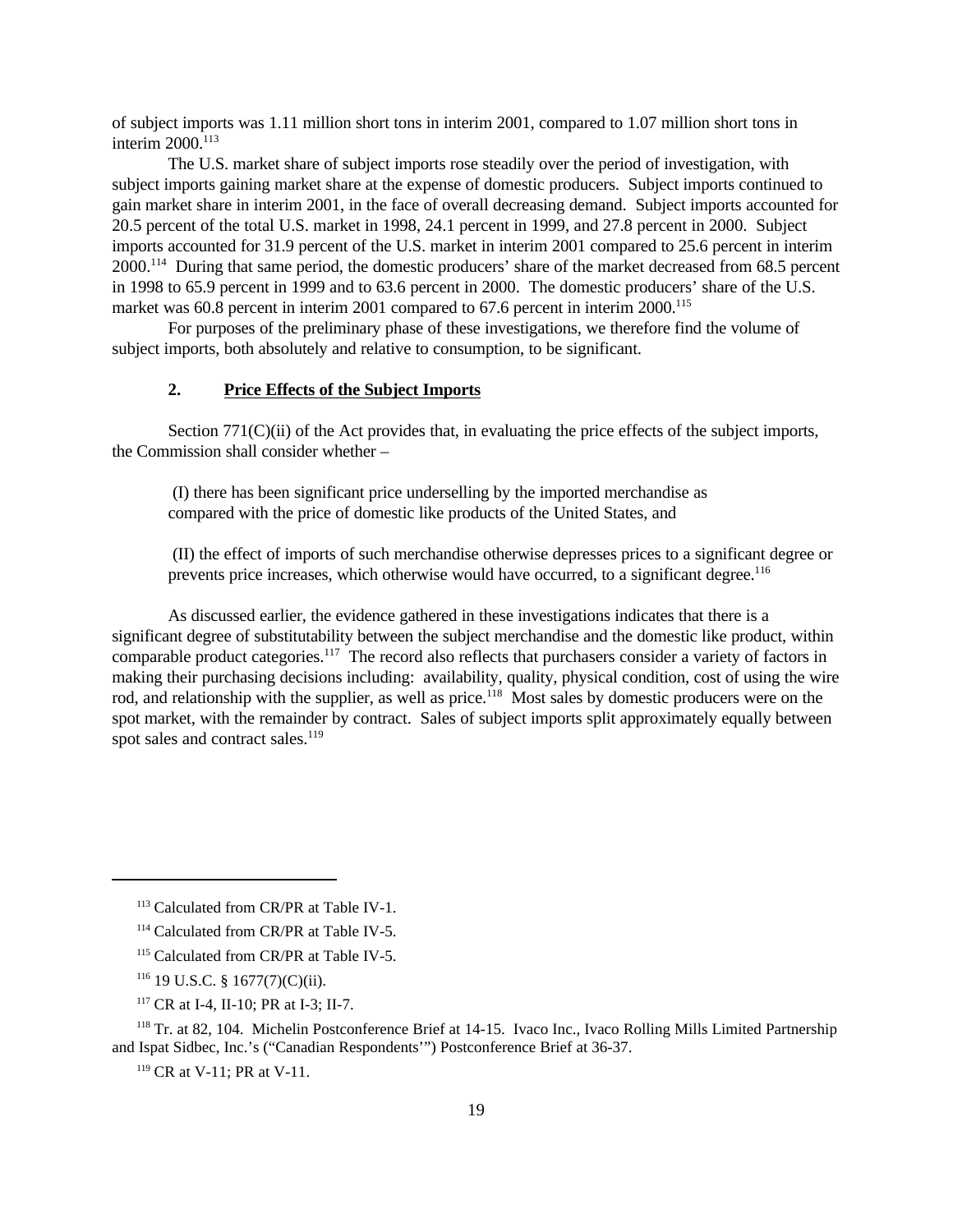Of the 271 quarterly comparisons available in this record, subject imports undersold domestic products in 198 instances, or 73.1 percent of all comparisons.<sup>120</sup> Underselling margins in those quarterly comparisons ranged from \*\*\* to \*\*\* percent.<sup>121</sup>

The record also indicates that subject imports depressed prices in the U.S. market to a significant degree. U.S. prices declined over the period of investigation for products 1-5.<sup>122</sup> Prices for subject imports also generally declined over the period of investigation.<sup>123</sup> U.S. prices for domestic wire rod declined even when demand was increasing from 1998-2000.<sup>124</sup> Although many of the lost sales allegations listed in the petition and investigated by the Commission were not corroborated,<sup>125</sup> on balance, the record reflects that subject imports have had significant price depressing effects on domestic prices.

We therefore find that there has been significant price underselling by subject imports of the domestic product, and that subject imports have depressed prices of domestically produced wire rod to a significant degree.

### **3. Impact of the Subject Imports**

In examining the impact of the subject imports on the domestic industry, we consider all relevant economic factors that bear on the state of the industry in the United States.<sup>126</sup> These factors include output, sales, inventories, capacity utilization, market share, employment, wages, productivity, profits, cash flow, return on investment, ability to raise capital, and research and development. No single factor is dispositive

- <sup>121</sup> CR/PR at Tables V-3-V-7.
- <sup>122</sup> CR/PR at Tables V-3-V-7.
- <sup>123</sup> CR/PR at Tables V-3-V-7.

<sup>&</sup>lt;sup>120</sup> Calculated from CR/PR at Table V-8.

<sup>&</sup>lt;sup>124</sup> Compare declining U.S. prices from 1998 to 2000, with apparent U.S. consumption from 1998 to 2000. CR/PR at Table IV-5. CR/PR at Figure V-13 and Tables V-3 -V-7. Therefore, we disagree with Canadian Respondents' claim that recent price declines are attributable to the recent decrease in apparent U.S. consumption. Canadian Respondents' Postconference Brief at 8.

<sup>&</sup>lt;sup>125</sup> CR/PR at Table V-9.

 $126$  19 U.S.C. § 1677(7)(C)(iii). See also SAA at 851 and 885 ("In material injury determinations, the Commission considers, in addition to imports, other factors that may be contributing to overall injury. While these factors, in some cases, may account for the injury to the domestic industry, they also may demonstrate that an industry is facing difficulties from a variety of sources and is vulnerable to dumped or subsidized imports." Id. at 885).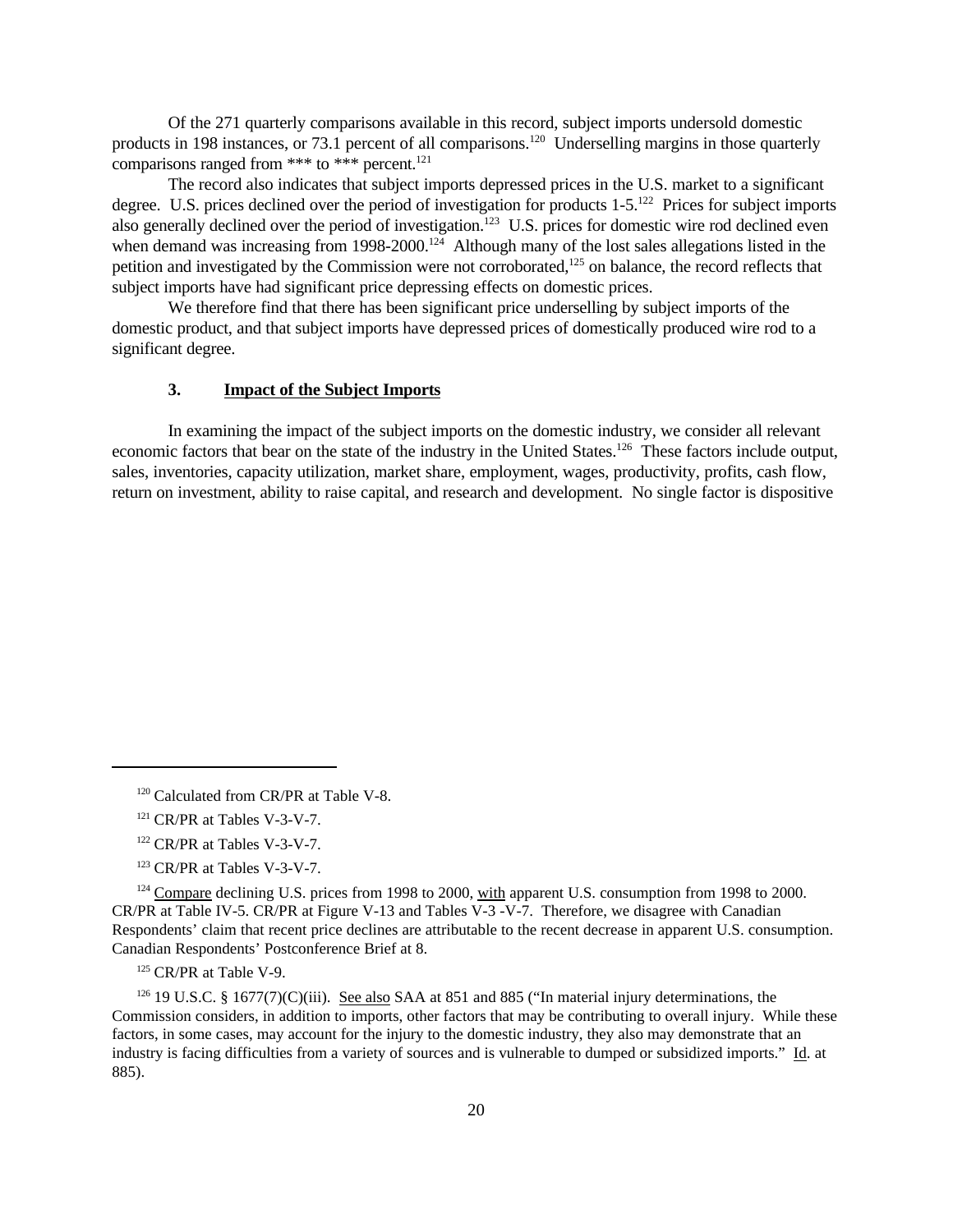and all relevant factors are considered "within the context of the business cycle and conditions of competition that are distinctive to the affected industry."<sup>127</sup><sup>128</sup><sup>129</sup>

The data show a domestic industry experiencing difficulties from 1998 to 2000, which worsened in interim 2001. Production capacity, and production grew slightly from 1998 to 2000, while capacity utilization fell slightly. Domestic production was significantly lower (by 29.1 percent) in interim 2001 as compared to interim 2000 levels, and capacity utilization also fell. Domestic capacity was 2.9 percent lower in interim 2001 as compared to interim 2000.<sup>130</sup> Further, approximately 1.4 to \*\*\* million short tons of domestic production capacity will close down this year, which is not yet reflected in the Commission's questionnaire data.<sup>131</sup> During the period examined, the number of production-related workers decreased 8.4 percent between 1998 and 2000, and was 13.8 percent lower in interim 2001 as compared to interim 2000.<sup>132</sup> Hours worked by production-related workers decreased 1.9 percent between 1998 and 2000, and were 22.4 percent lower in interim 2001 compared to interim 2000.<sup>133</sup> Capital expenditures decreased by 14 percent from 1998 to 2000, and were 33.4 percent lower in interim 2001 compared to interim 2000.134

 $129$  Commissioner Bragg notes that she does not ordinarily consider the magnitude of the margin of dumping to be of particular significance in evaluating the effects of subject imports on domestic producers. See Separate and Dissenting Views of Commissioner Lynn M. Bragg in Bicycles from China, Inv. No. 731-TA-731 (Final), USITC Pub. 2968 (June 1996); Anhydrous Sodium Sulfate from Canada, Inv. No. 731-TA-884 (Preliminary), USITC Pub. 3345 (Sept. 2000) at 11 n.63.

<sup>130</sup> CR/PR at Table C-1. Domestic capacity was 7.3 million short tons in 1998, 7.2 million short tons in 1999, and 7.4 million short tons in 2000. In interim 2001, domestic capacity was 3.7 million short tons as compared to 3.8 million short tons in interim 2000.

Domestic production was 5.45 million short tons in 1998, 5.56 million short tons in 1999, and 5.46 million short tons in 2000. Domestic production was 2.0 million short tons in interim 2001 as compared to 2.8 million short tons in interim 2000.

Capacity utilization was 74.6 percent in 1998, 77.2 percent in 1999, and 74.2 percent in 2000. Capacity utilization was 55.0 percent in interim 2001 as compared to 75.4 percent interim 2000. Id.

<sup>131</sup> CR at II-1-2, III-3-4; PR at II-1, III-1 and III-3. Tr. at 68-69.

<sup>132</sup> CR/PR at Table C-1.

<sup>133</sup> CR/PR at Table C-1.

<sup>134</sup> CR/PR at Table C-1. R&D expenditures were relatively stable from 1998 to 2000, and were somewhat larger in interim 2001 as compared to interim 2000. CR/PR at Table VI-5.

 $127$  19 U.S.C. § 1677(7)(C)(iii). See also SAA at 851 and 885 and Live Cattle from Canada and Mexico, Inv. Nos. 701-TA-386 and 731-TA-812-813 (Preliminary), USITC Pub. 3155 (Feb. 1999) at 25, n.148.

 $128$  The statute instructs the Commission to consider the "magnitude of the dumping margin" in an antidumping proceeding as part of its consideration of the impact of imports. 19 U.S.C. § 1677(7)(C)(iii)(V). In its notice of initiation of the antidumping duty investigations, Commerce stated that the estimated dumping margins were as follows for the remaining subject countries: Brazil, from 53.97 percent to 94.73 percent; Canada, from 3.72 percent to 15.91 percent; Germany from 37.79 to 99.32 percent; Indonesia, from 72.96 to 122.57 percent; Mexico, from 29.63 to 40.52 percent; Moldova, 172.89 percent; Trinidad and Tobago, from 60.12 to 87.27 percent; Ukraine, 101.92 percent, 66 Fed. Reg. 50164 et seq. (Oct. 2, 2001).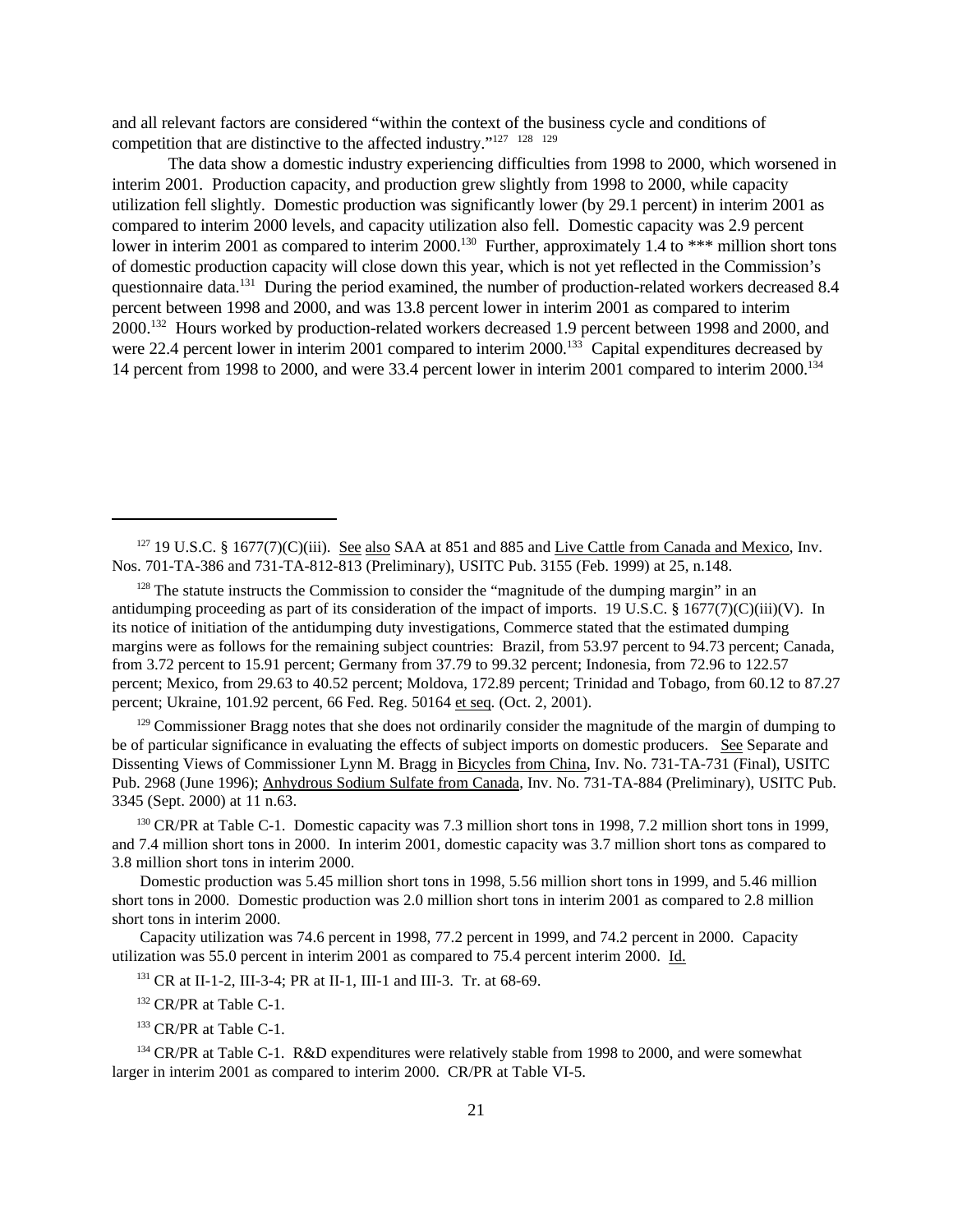The domestic industry's operating income margin showed a constant loss of 4 to 5 percent from 1998 to 2000, and a further deterioration to 9.1 percent in interim 2001, compared to 2.1 percent in interim 2000.<sup>135</sup> <sup>136</sup>

In sum, based on the significant increase in the volume of subject imports, the significant price underselling, the fact that subject imports have depressed prices to a significant degree, the closure of four domestic production facilities, and the adverse trends in the financial condition of the domestic industry, we find that the subject imports are having a significant adverse impact on the domestic industry producing wire rod.

## **C. Reasonable Indication of Material Injury By Reason of Allegedly Subsidized and/or LTFV Subject Imports from Trinidad and Tobago**

## **1. Volume Effects of the Subject Imports**

The volume of subject imports from Trinidad and Tobago increased from 257,720 short tons in 1998 to 341,815 short tons in 1999 and then fell back to 287,507 short tons in 2000. The volume of subject imports from Trinidad and Tobago was markedly higher, at 174,361 short tons in interim 2001, compared to 119,834 short tons in interim 2000.<sup>137</sup> This increase occurred as U.S. consumption fell. The U.S. market share of subject imports from Trinidad and Tobago rose from 3.3 percent in 1998 to 4.1 percent in 1999, before falling back to 3.4 percent in 2000. In interim 2001, the U.S. market share of subject imports from Trinidad and Tobago was significantly higher, 5.0 percent, than in interim 2000, 2.9

<sup>&</sup>lt;sup>135</sup> CR/PR at Table C-1.

<sup>&</sup>lt;sup>136</sup> Domestic producers' U.S. shipments and net sales measured by quantity and value declined from 1998 to 2000 and were lower in interim 2001 than in interim 2000.

Domestic producers' U.S. shipments were 5.4 million short tons valued at \$1.8 billion in 1998, 5.5 million short tons valued at \$1.7 billion in 1999, and 5.4 million short tons valued at \$1.6 billion in 2000. In interim 2001, domestic producers' U.S. shipments were 2.1 million short tons, valued at \$619 million, and in interim 2000, they were 2.8 million short tons, valued at \$875 million.

Domestic producers' net sales were 5.4 million short tons valued at \$1.8 billion in 1998, 5.4 million short tons valued at \$1.7 billion in 1999, and 5.3 million short tons valued at \$1.7 billion in 2000. In interim 2001, net sales were 2.1 million short tons valued at \$617 million, as compared to 2.8 million short tons valued at \$872 million in interim 2000.

Domestic producers' end of period inventories increased from 1998 to 2000. Their end of period inventories were 260,990 short tons in 1998, 303,257 short tons in 1999, and 343,604 in 2000. In interim 2001, their inventories were 214,067 short tons compared to 297,927 short tons in interim 2000. CR/PR at Table C-1.

<sup>&</sup>lt;sup>137</sup> CR/PR at Table IV-1.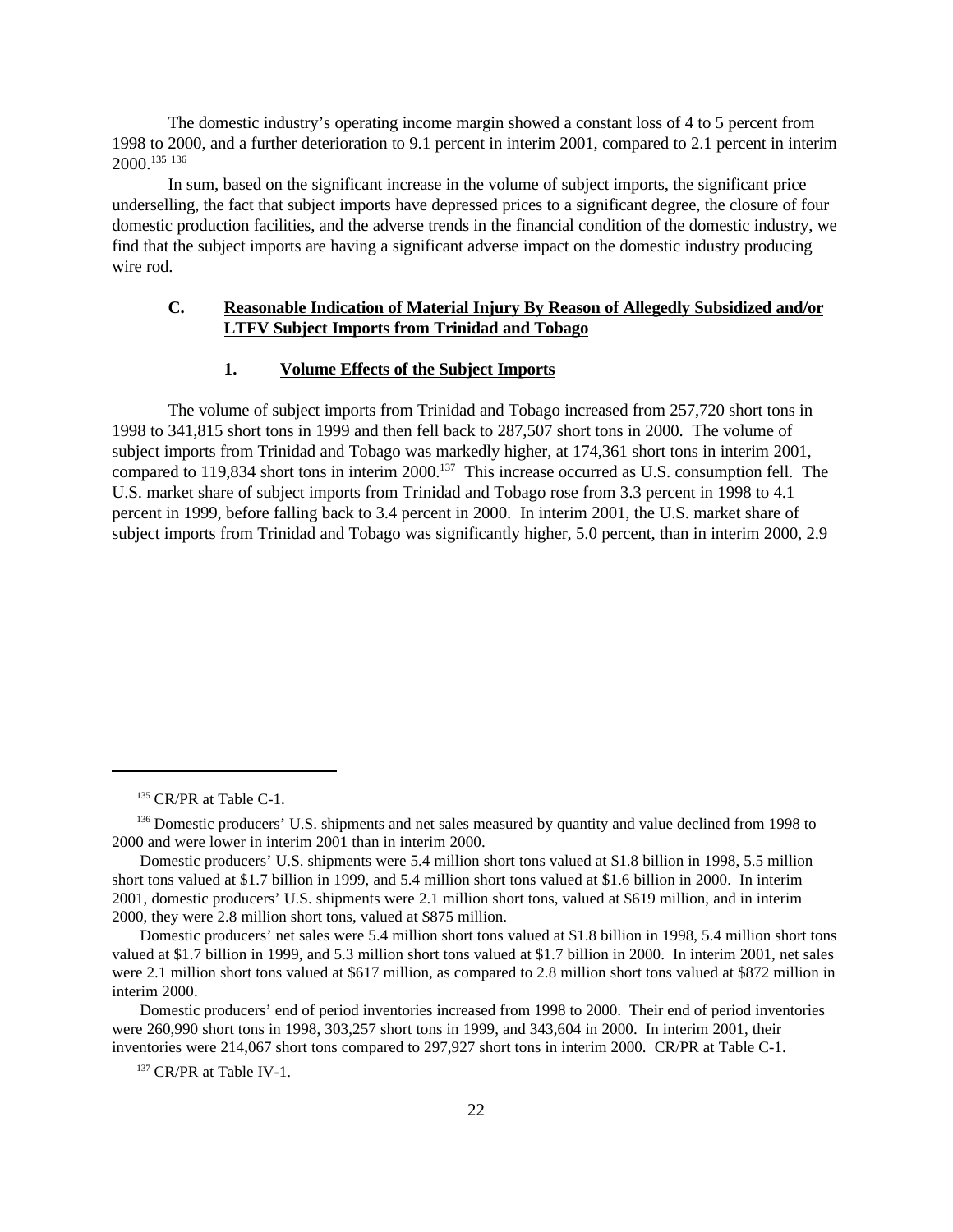percent,<sup>138</sup> despite declining U.S. consumption.<sup>139 140</sup> For purposes of the preliminary phase of these investigations, we therefore find the volume of subject imports from Trinidad and Tobago to be significant.

#### **2. Price Effects of the Subject Imports**

As stated earlier, price declines were significant based on the specific product pricing data obtained in these investigations, which also reflect significant underselling by subject imports from Trinidad and Tobago.

The Commission received price comparisons between subject imports from Trinidad and Tobago and domestically produced wire rod on products 1-4. Of the 42 quarterly comparisons available in this record, subject imports from Trinidad and Tobago undersold domestic products in 33 instances, or 78.6 percent of all comparisons.<sup>141</sup> Underselling margins in those quarterly comparisons ranged from \*\*\* to \*\*\*.<sup>142</sup> We find that there has been significant price underselling of the domestic like products by subject imports from Trinidad and Tobago.

We further find that subject imports from Trinidad and Tobago have depressed prices in the U.S. market to a significant degree.<sup>143</sup> U.S. prices declined over the period of investigation for products 1-4, even when consumption increased from 1998-2000.<sup>144</sup> Prices for subject imports from Trinidad and Tobago also generally declined over the period of investigation.<sup>145</sup>

<sup>140</sup> Trinidad and Tobago was the second largest supplier of subject imports after Canada in 1998, 1999, and interim 2001. It was the third largest supplier in 2000. CR/PR at Table IV-1. Ukraine was the second largest supplier of subject imports in 2000, after Canada. Id. Trinidad and Tobago also had the largest increase in U.S. market share in interim 2001, compared to interim 2000, of any subject country. CR/PR at Table C-1.

<sup>141</sup> CR at V-36; PR at V-12.

<sup>142</sup> CR/PR at Tables V-3-V-6.

<sup>143</sup> We are mindful that we are here considering the effects on domestic prices of the subject imports from Trinidad and Tobago alone. However, we note that the price effects of those imports must be considered in light of the relevant conditions of competition, which here include the presence of significant quantities of subject imports from other countries, which are also adversely affecting prices. Given the significant quantities of subject imports from Trinidad and Tobago, and given that they themselves undersell the domestic like product to a significant degree, the record supports our conclusion, for purposes of these preliminary investigations, that these subject imports are themselves having significant adverse price effects on the domestic like product.

<sup>144</sup> Compare declining U.S. prices from 1998 to 2000, with apparent U.S. consumption from 1998 to 2000. CR/PR at Table IV-5. CR/PR at Figure V-13 and Tables V-3 - V-6. Although none of the lost sales allegations listed in the petition regarding imports from Trinidad and Tobago that were investigated by the Commission were confirmed, on balance, the record indicates that subject imports from Trinidad and Tobago have had significant price depressing effects on prices for domestically produced wire rod.

<sup>145</sup> CR/PR at Tables V-3-V-6.

<sup>&</sup>lt;sup>138</sup> The Trinidad Respondent argues that its imports in interim 2000 were "abnormally low" for Trinidad and Tobago, and thus artificially inflated the increase in interim 2001. It further argues that the increase in imports between the first and second quarters of 2001 reflects the distortion caused by the TRQ. Trinidad Respondent Postconference Brief at 16. We intend to review the effects of the TRQ on subject import levels in any final phase of these investigations.

<sup>&</sup>lt;sup>139</sup> CR/PR at Table IV-5.